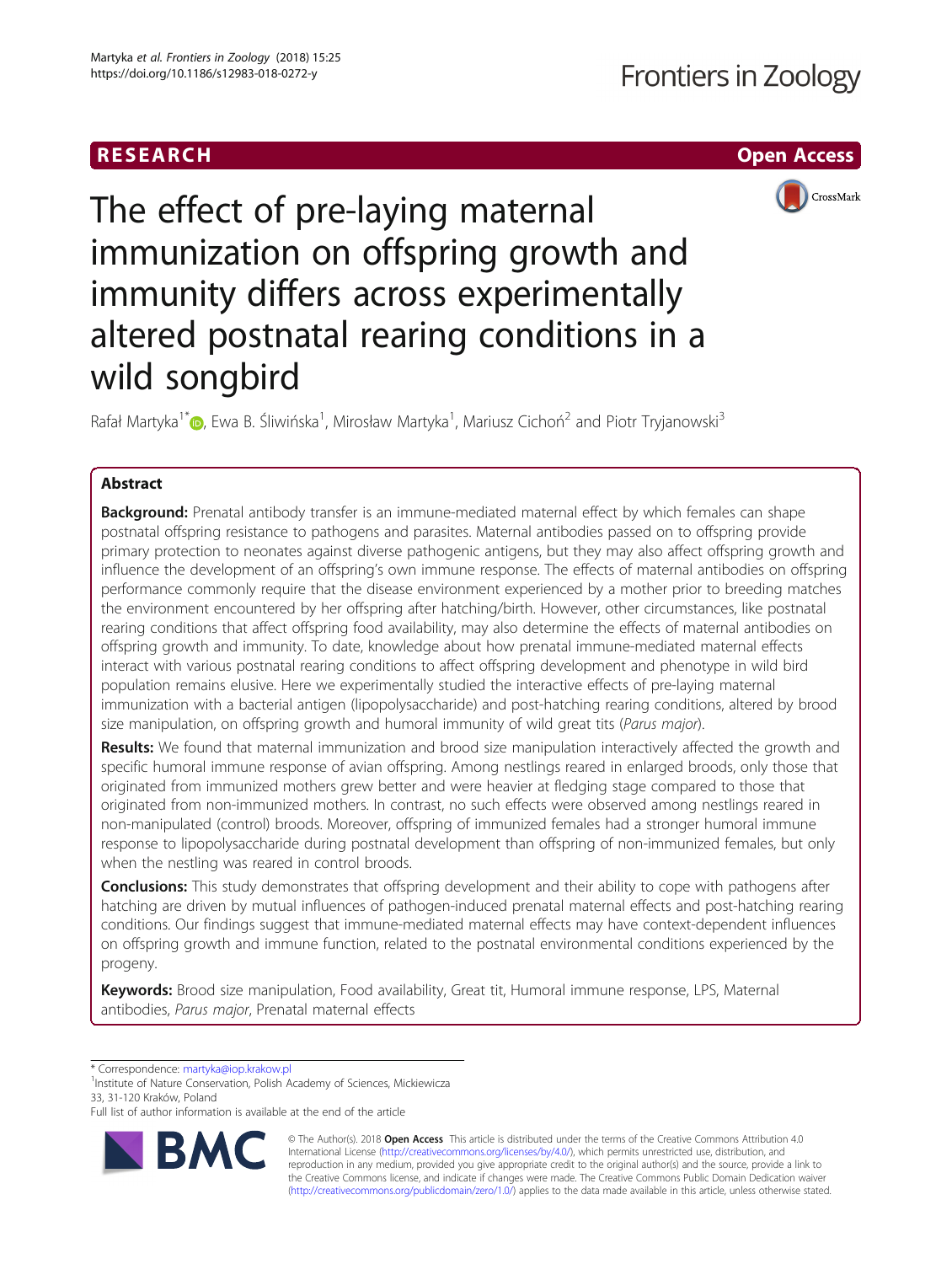## Background

Early life environmental conditions play a key role in determining an individual's phenotype, with consequences for fitness  $[1, 2]$  $[1, 2]$  $[1, 2]$  $[1, 2]$ . Mothers, to a large extent, provide the primary environment experienced by their offspring both before and after birth/hatching. Indeed, females have the potential to create and adjust the prenatal environment and thus affect developmental trajectories of their progeny [[3\]](#page-13-0). Such prenatal maternal effects (MatEs) not only influence embryo growth and development (e.g. [\[4\]](#page-13-0)), but most importantly, determine morphology, physiology and be-haviour of offspring during their postnatal life (e.g. [[3,](#page-13-0) [5](#page-13-0), [6\]](#page-13-0)). However, the prenatal environment provided by a mother is, at least to some extent, under the influence of the environmental conditions experienced by her before and during breeding. As a result, mothers can transfer some information about the local environment they experience to the next generation (e.g. [[7](#page-13-0), [8\]](#page-13-0)). Such environmentally-induced MatEs have been suggested to be a form of adaptation to a heterogeneous but predictable environment, by which females can prepare their progeny for postnatal conditions, to enhance fitness [\[3,](#page-13-0) [9](#page-13-0)]. However, the fitness benefits of prenatal MatEs are primarily expected when the female and her offspring experience the same environmental conditions [\[2](#page-13-0), [9\]](#page-13-0).

Prenatal transfer of antibodies (Abs) from a mother to her progeny is a good example of a MatE by which a female may shape offspring resistance to pathogens and parasites [\[10](#page-13-0)–[12](#page-13-0)]. Maternal antibodies (MatAbs) are a primary form of protection against pathogens for neonates, since the lack of a mature and efficient immune system makes them especially prone to infections [[13](#page-13-0), [14](#page-13-0)]. Therefore, Ab-mediated MatEs may benefit offspring by helping them to cope with pathogens and parasites and ultimately increase their survival prospects (e.g. [\[10,](#page-13-0) [15](#page-13-0)– [17](#page-13-0)]). However, females can only provide this protection to offspring against pathogenic antigens to which they have been previously exposed (e.g. [\[18\]](#page-13-0)). Moreover, there is evidence that maternally-derived Abs affect the development of a neonate's immune system, which has consequences for immune function in both the short- and long-term (e.g.  $[12]$  $[12]$  $[12]$ ). On the one hand, MatAbs may prime an offspring's own immunity and thereby induce a stronger humoral immune response to pathogenic antigens encountered by a mother and her progeny [[19](#page-13-0)–[21\]](#page-13-0). On the other hand, maternally-derived Abs have also been observed to both suppress humoral immune response in progeny (e.g. [[22](#page-13-0)–[24\]](#page-13-0)) and to be neutral to the function of offspring humoral immunity [\[25,](#page-13-0) [26\]](#page-13-0). MatAbs have also been shown to positively affect postnatal offspring growth (e.g. [[12,](#page-13-0) [27](#page-13-0), [28\]](#page-13-0)), especially by allowing offspring to decrease the intensity of costly immune responses (both innate and acquired) to pathogen exposure. Consequently, the amount of resources allocated to the immune system may be reduced and reallocated to growth [\[10\]](#page-13-0). Grindstaff's study [\[29\]](#page-13-0) validated this hypothesis and showed that MatAbs mitigate the negative effects of offspring antigen exposure on growth during post-hatching development, but only if a mother and her progeny share the same local disease environment.

In fact, the consequences of Ab-mediated MatEs for offspring immunity and/or growth have been shown to be strongly dependent on the extent to which the maternal and offspring disease environments match (e.g. [[19](#page-13-0), [22,](#page-13-0) [23,](#page-13-0) [29\]](#page-13-0)). However, the potential effects of maternally-derived Abs on offspring performance may also be modified by other circumstances. Among these, the postnatal rearing conditions that determine food availability for the offspring seem to be the most important (e.g. [\[30](#page-13-0)–[34\]](#page-13-0)). Indeed, poor nutritional conditions during postnatal development commonly have a negative effect on offspring growth rate and immune function (e.g.  $[31, 32, 35]$  $[31, 32, 35]$  $[31, 32, 35]$  $[31, 32, 35]$  $[31, 32, 35]$  $[31, 32, 35]$ ) and result in a physiological trade-off between these two life history traits (e.g. [\[36](#page-13-0)–[38\]](#page-13-0)). To our knowledge, the effects of maternal immunity transfer on offspring growth and immunity in the context of altered postnatal rearing conditions have been examined to date by Lozano and Ydenberg [\[28](#page-13-0)] on wild tree swallows (Tachycineta bicolour) and by Ismail et al. [\[34](#page-13-0)] on captive feral pigeons (Columbia livia). The first study demonstrated that maternal immunization led to faster nestling growth regardless of whether nestlings were reared in enlarged or reduced broods [[28\]](#page-13-0). In the latter study, the authors observed that offspring with lower levels of MatAbs grew better than those with higher MatAbs levels when reared under good food conditions, with no difference when food was restricted [\[34](#page-13-0)]. These findings are inconsistent and imply that more studies are needed to understand how maternal immunity transfer affects offspring development under variable postnatal rearing conditions.

The aim of the current study was to determine how pre-laying maternal exposure to a bacterial antigen affects offspring growth and humoral immunity under experimentally altered postnatal rearing conditions in the wild great tit (Parus major). We immunized some females with lipopolysaccharide (LPS) prior to egg laying to simulate a natural pathogen infection and elicit an increased LPS-specific Ab transfer to the eggs (e.g. [[20](#page-13-0), [29\]](#page-13-0)), while other females were not immunized. After hatching, we partially cross-fostered nestlings between pairs of broods that belonged to immunized and non-immunized females. Simultaneously, we manipulated brood size by creating enlarged and non-manipulated (control) broods of immunized and non-immunized females to alter post-hatching rearing conditions. We measured nestling growth, fledgling body size and survival. On day 5 after hatching, we activated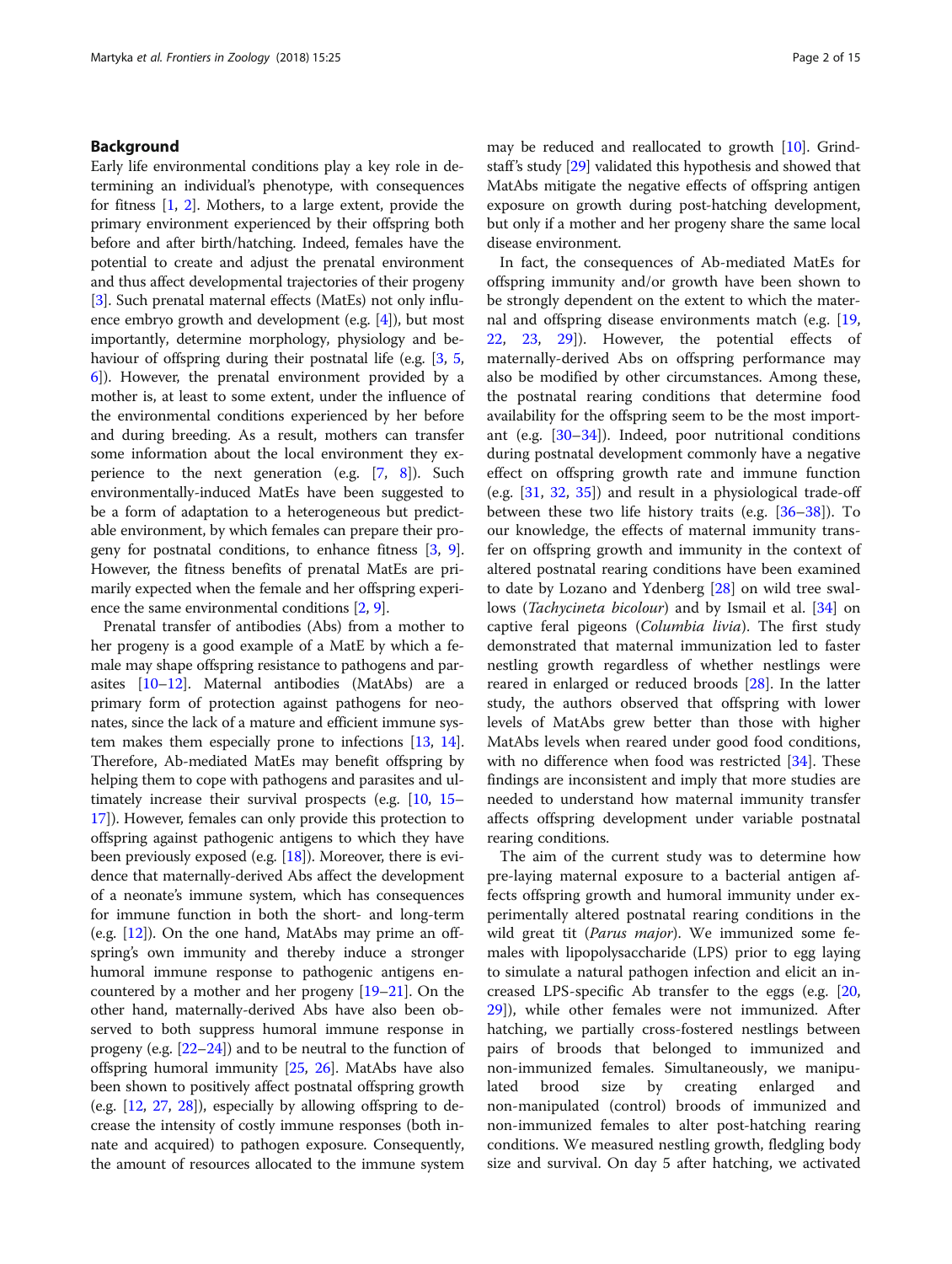the offspring's immune system by injecting each nestling with LPS across all broods.

We hypothesized that offspring performance would be affected by an interaction between the LPS-induced prenatal MatE and postnatal developmental environment (manipulated brood size) experienced by the progeny. Specifically, we expected that offspring of LPS-immunized mothers would grow better than offspring of non-immunized females, and that the difference would be especially pronounced under harsh rearing conditions. We expected this result for two reasons. First, after offspring exposure to LPS, only the nestlings from LPS-immunized mothers should cope better with this antigen and consequently invest more in growth than in the immune response due to protective effects of LPS-specific MatAbs (see [\[29\]](#page-13-0)). Second, since an immune response is costly and there is a trade-off between offspring growth and immune function (e.g. [\[36](#page-13-0)]), the effect of maternal immunization should be observed under poor rather than control post-hatching conditions. We also expected that the specific immune response to LPS and total antibody production in offspring would generally be larger among nestlings of LPS-immunized females compared to nestlings of non-immunized females, due to a priming of offspring humoral immunity by maternally-derived Abs [[10,](#page-13-0) [20](#page-13-0)]. However, nestlings of LPS-immunized and non-immunized females reared in enlarged broods should produce less antibodies than those reared in non-manipulated broods due to the resource-draining costs of mounting an immune response.

## Methods

#### Study species and site

The study was conducted in 2013–2014 in a nest box-breeding population of great tits located in the Grobelczyk Woodland, a northern part of the Niepołomice Forest, southern Poland (50°06′N 20°24′E). The great tit is a small, sexually dimorphic, hole-nesting passerine bird. In the studied population, female great tits facultatively produce two clutches during each breeding season; mean clutch size  $\pm$  standard error (SE) in the first and second broods:  $10.8 \pm 1.2$  and  $7.7 \pm 1.1$  eggs, respectively. Only females incubate their eggs for about 13 days. After hatching, nestlings are fed by both parents and fledge within the next 15–18 days [[39](#page-13-0)]. The study site was situated in deciduous woodland predominated by oaks, hornbeams and limes, and included 255 wood nest boxes in 2013 and 233 in 2014 (interior dimensions:  $9.0 \times 9.0 \times 27.5$  cm) approximately distributed in a  $50 \times 40$  m grid.

#### Procedures and experimental protocol

In 2013 and 2014, from the beginning of April, when great tits initiated their first nests in the study area, we

regularly monitored nest boxes to detect the exact date the first egg was laid and later to determine clutch size. When females completed their first clutches, we captured them  $3.2 \pm 0.9$  (mean  $\pm$  SE) days after starting incubation and randomly assigned them either to an experimental or control group. Experimental females (N  $= 50$ ) were inter-abdominally injected with 50 μl of LPS (from Salmonella enterica serotype typhimurium; Sigma, Cat. No. L-7261) suspended in phosphate-buffered saline (PBS) using a concentration of 0.1 mg kg body mass<sup>−</sup> <sup>1</sup> . Control females  $(N = 54)$  received 50 μl of PBS via the same procedure (Fig. [1](#page-3-0)). LPS is a thymus-independent antigen obtained from the outer coat of a gram-negative bacteria that is commonly used to activate bird immune systems in ecological and behavioural research (e.g. [[20](#page-13-0), [40,](#page-13-0) [41\]](#page-13-0)) since it stimulates both the innate and acquired immune responses [[42](#page-13-0)], and maternal LPS-specific antibodies are passed onto the eggs and nestlings [\[24,](#page-13-0) [29](#page-13-0), [43\]](#page-13-0). The LPS dose in our study was similar or lower compared to doses used in previous bird studies (e.g. [[20,](#page-13-0) [24,](#page-13-0) [29\]](#page-13-0)). On the day of capture, we measured female body mass to the nearest 0.01 g using an electronic balance, and female tarsus length to the nearest 0.1 mm using an electronic calliper. Each female was individually marked by using numbered aluminium and colourful (alphanumeric) rings. We also drew from each female ca. 75 μl of blood from the brachial vein to determine LPS-specific and total Ab levels. LPS-immunized and control females on the day of capture did not differ in body mass, clutch size, LPS-specific and total Ab levels (for details, see Additional file [1](#page-12-0): Table S1). After injection, the existing nest with all eggs was removed from the nest box to ensure that the female would be delayed in her breeding long enough to mount a specific Ab response to LPS immunization [\[20\]](#page-13-0).

Next, the replacement nest for each female was located and monitored to determine the onset of egg laying and clutch size. Re-nested females were individually recognized during incubation based on alphanumeric rings. Overall, 38 immunized and 42 control females were found to repeat their breeding attempts in the nest boxes; however, three females from the experimental group and one from the control group abandoned their nests during egg laying or incubation. Clutches of re-nested females were visited daily from the day proceeding the expected hatching date to record the actual hatching date and number of hatchlings. To control for the potential effects of maternal immunization on parental provisioning, and to separate prenatal MatEs from postnatal rearing conditions within a brood, we performed a partial cross-fostering of the nestlings on day 2 after hatching (hatching day  $= 0$ ) between pairs of nests of immunized and control females (Fig. [1\)](#page-3-0). The dyads included only nests with the same hatching date and a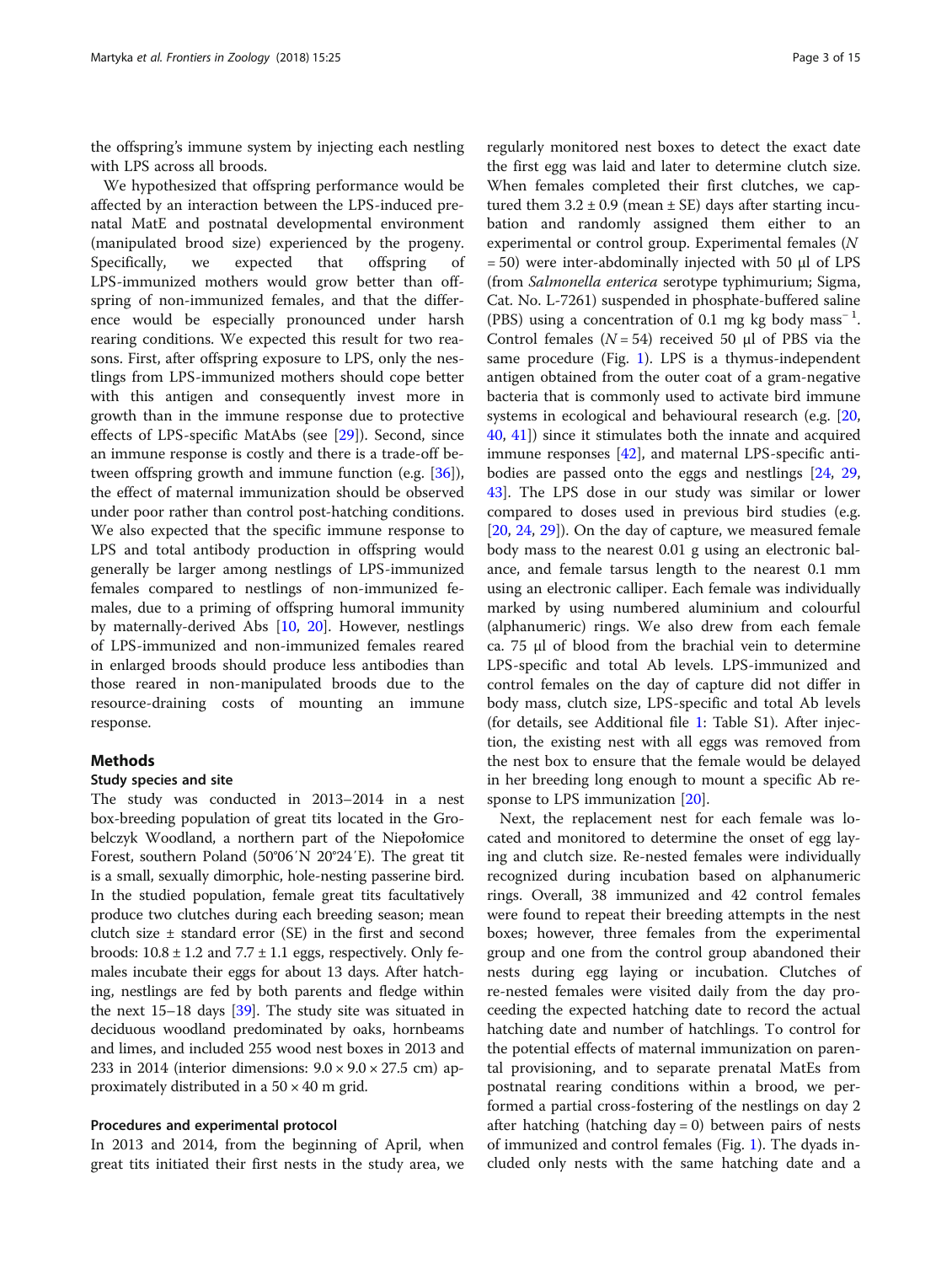<span id="page-3-0"></span>

similar clutch size  $(\pm 1 \text{ egg})$ . Just before cross-fostering, we weighed and ranked siblings in relation to their body mass. Afterwards we swapped half of the nestlings according to this mass based-rank (every second nestling was exchanged) to ensure that the cross-fostered offspring reflected the whole range of mass hierarchy observed within the original broods that were assigned to a dyad (see [[44\]](#page-13-0)). We were only able to perform cross-fostering for part of the replacement broods (in total 38 nests = 19 dyads) due to the lack of compatibility in hatching date and clutch size between nests. There were no differences in the mean nestling body mass and brood sex ratio 2 days after hatching within a nest before and after cross-fostering (for details, see Additional file [1:](#page-12-0) Table S2). Since there were a number of broods that could not be matched in dyads, we included a part of such non-cross-fostered nests of LPS-immunized and control females in the dataset (23 total nests) in order to increase sample size and control for the effect of the cross-fostering procedure on offspring performance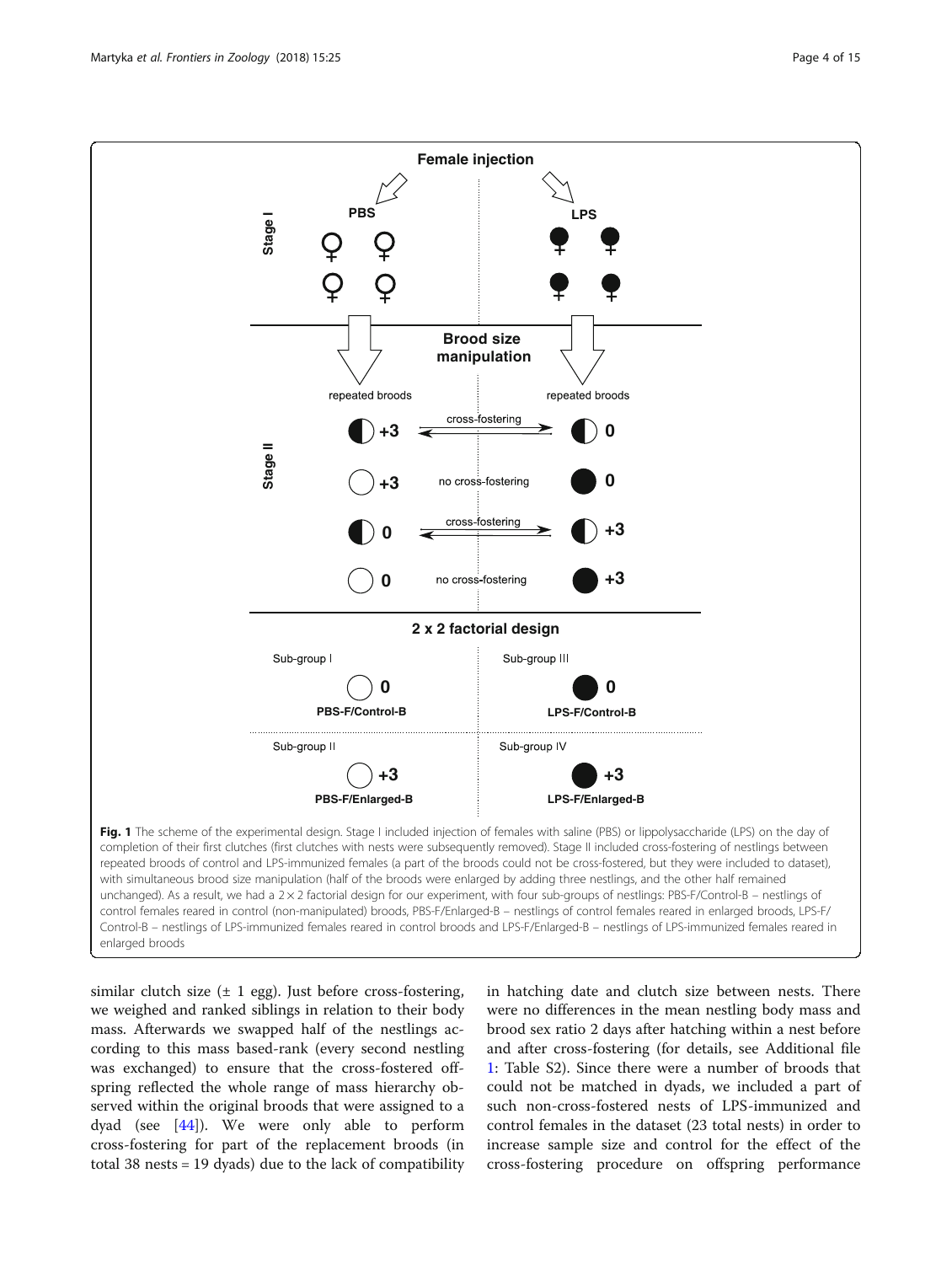(details in statistical analysis sub-section; see also [\[45](#page-13-0)]; Fig. [1](#page-3-0)). The other portion of the non-cross-fostered broods were used as donor nests (15 broods; details presented below). The donor nests were chosen randomly from all non-cross-fostered broods and were not included for further analyses.

Concurrently with cross-fostering, we conducted brood size manipulation to create standard differences in rearing conditions among nests of immunized and control females. One randomly selected brood in each dyad was enlarged by adding three nestlings that originated from a donor nest, whereas the other brood within a dyad was not manipulated. Among non-cross-fostered broods, we also enlarged a randomly chosen half of the nests of immunized and control females; the second half remained non-manipulated (Fig. [1](#page-3-0)). Brood size manipulation to alter rearing conditions within a brood is commonly applied in studies of wild bird populations (e.g. [[30,](#page-13-0) [46](#page-13-0), [47](#page-13-0)]). It has been well-documented that brood enlargement constitutes harsh conditions for offspring and negatively affects their growth and immunity (e.g. [[28,](#page-13-0) [32](#page-13-0), [38\]](#page-13-0)) and our findings confirmed this evidence (see Results section for details). The extra nestlings from donor nests were only used to increase within-nest competition and were not included in analyses. Consequently, after performing all the procedures, there were four sub-groups of nestlings that resulted from our experimental setting (Fig. [1](#page-3-0)).

To recognize nestlings individually, we marked them by clipping nails 2 days after hatching, and we subsequently repeated this procedure on 5-day-old nestlings by using the same code as on day 2. This action enabled individual identification of each nestling on day 14 after hatching (at which point we marked nestlings using numbered aluminium rings). We measured nestling body mass on day 2, 5 and 14 after hatching to the nearest 0.01 g using an electronic balance. Thus, we were able to assess offspring growth at an early and late stage of its development (such a division was helpful for interpreting results before and after offspring immunization; see [[29\]](#page-13-0) and details below). Early growth rate was calculated as (body mass on day 5 - body mass on day 2)/3 and late growth rate as (body mass on day 14 - body mass on day 5)/9, with both values expressed as the gain of body mass per day (see [[44\]](#page-13-0)). On day 14 after hatching, we also measured nestling tarsus length to the nearest 0.1 mm using an electronic calliper. Moreover, 5 days after hatching, all nestlings (in all sub-groups) were inter-abdominally injected with 25 μl of LPS suspended in PBS at a concentration of 0.1 mg kg body  $mass<sup>-1</sup>$  [\[20\]](#page-13-0). Immediately prior to immunization on day 5, and again on day 14 after hatching (9 days after immunization), we drew from each nestling ca. 50 μl of blood from the brachial vein to assess LPS-specific and total Ab levels. The time between offspring immunization and repeated blood sampling was chosen so that offspring could produce Abs against LPS [[20](#page-13-0), [48\]](#page-13-0). Both nestlings from cross-fostered broods (either moved to foster nests or kept in original nests) and nestlings from non-cross-fostered broods (remained in original nests) were handled in the same way, so that offspring who originated from each sub-group were treated as similarly as possible.

## Humoral immunity assessment

We determined humoral immunity of females and their offspring by quantifying LPS-specific and total Ab levels. Briefly, blood taken from females or nestlings was put into heparinized capillaries and kept cold until its return to the laboratory. Capillaries with blood were centrifuged at 1300 rpm for 7 min to separate plasma from blood cells. Plasma samples were stored at − 20 °C until further analysis of LPS-specific and total Ab levels, which we performed using an enzyme-linked immunosorbent assay (ELISA, e.g. [\[29](#page-13-0)]; for details of analyses, see Additional file [2](#page-12-0)). All plasma samples were quantified within 2–3 months after sample collection, and each season was quantified separately (this fact was controlled in statistical analyses as the year effect).

## Molecular sexing

We used a cellular fraction of blood (after centrifugation) that was gathered on day 5 after hatching to obtain a DNA sample from nestlings. We also used DNA samples obtained from tissue taken from nestlings that died before day 5 and dead embryos from unhatched eggs. Blood and tissue samples were kept in 0.5 ml of 96% ethanol and stored at room temperature. DNA was extracted using the Chelex method, and then two homologous genes (CHD1-W and CHD1-Z) were amplified following the protocol of Griffiths et al. [[49](#page-13-0)]. Products were separated by electrophoresis on 3% agarose gels, which were stained with Redgell and visualized under UV transillumination. Nestling sex was assessed according to the presence of one band for males or two bands for females.

#### Statistical analysis

First, we analyzed the effect of maternal immunization on the primary reproductive effort of females. We used general linear models to compare differences in the number of days needed to start egg laying in replacement nests, hatching success and the primary offspring sex ratio between control and LPS-immunized females. We calculated hatching success as the proportion of eggs hatched relative to clutch size and the offspring sex ratio as the proportion of males relative to brood size. We also used a repeated-measures analysis of variance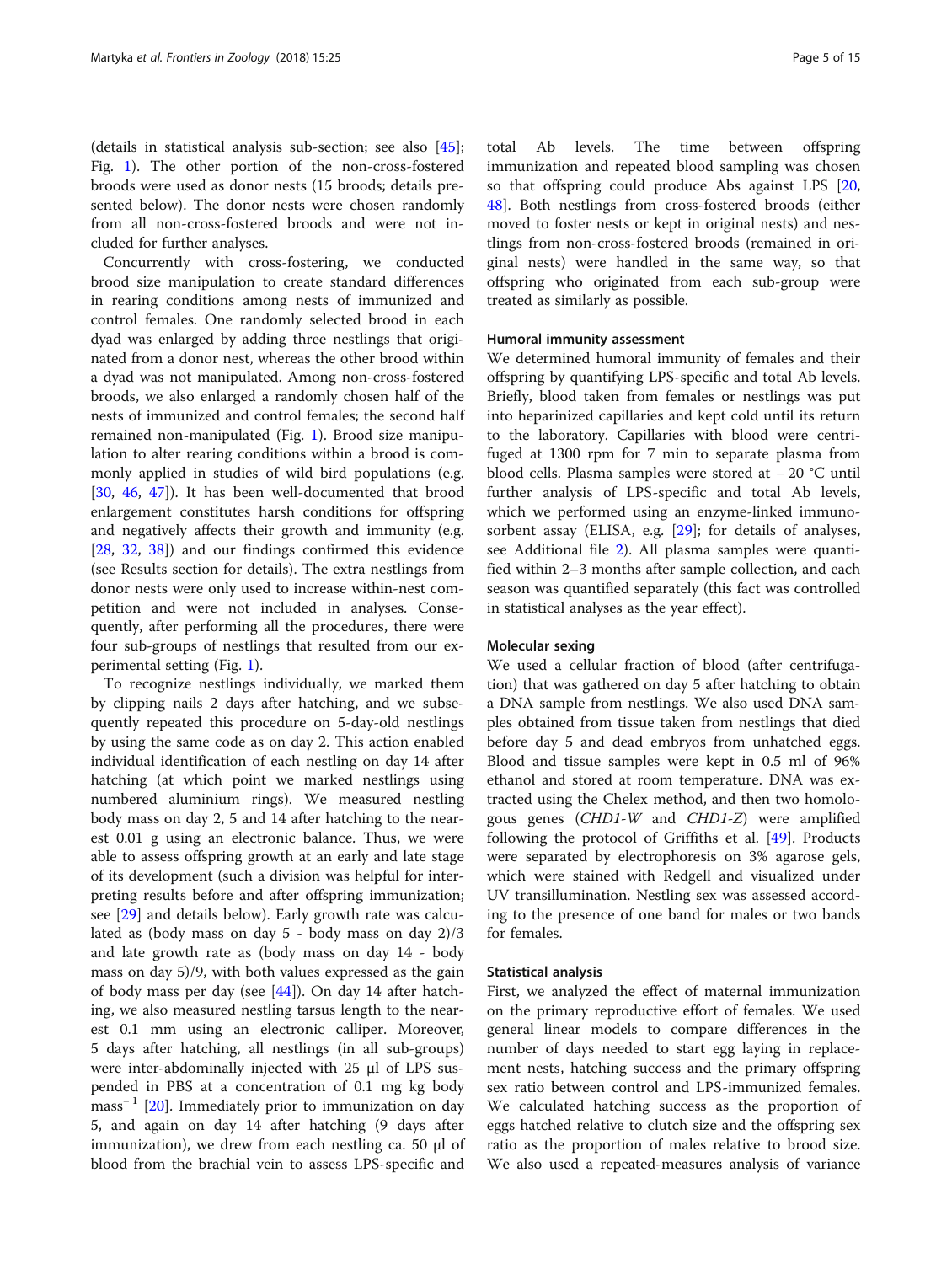to determine changes in pre- and post-immunization clutch sizes between control and LPS-immunized females. All models contained two fixed factors: group (control vs. immunized females) and year to control for inter-season effects.

Thereafter we examined how pre-laying maternal immunization, post-hatching brood size manipulation and interaction between these two factors affected offspring performance. Specifically, we fitted several linear mixed models to analyze the effects of the treatments on hatchling body mass, early and late nestling growth, fledgling body mass and tarsus length, LPS-specific and total Ab level in 5-day-old nestlings, LPS-immune response and total Ab production following offspring immunization (the latter two values were estimated as the difference between post- and pre-immunization Ab titres). Full models included year (to control for inter-season effects), maternal immunization, brood size manipulation, offspring sex (to account for sex-specific variation in offspring traits) and nestling status as fixed factors. Nestling status controlled for potential consequences of the cross-fostering procedure on nestling traits. For example, some differences in nest environment that result from ectoparasite presence (e.g.  $[8]$  $[8]$ ) and specific microbiomes (e.g. [[50\]](#page-13-0)), and methodological biases caused by non-random breeding and changes to brood composition [\[45](#page-13-0)], can affect offspring performance independently of experimental treatments. Following the suggestions of Winney et al. [[45](#page-13-0)], for better statistical control of potential biases produced by cross-fostering we decided to distinguish three types of nestlings in our experiment (three levels of nestling status factor): nestlings from cross-fostered nests that were moved to foster broods, nestlings from cross-fostered nests that remained in their original broods and nestlings from non-cross-fostered nests where no changes in brood composition were made (all nestlings stayed in their original nests). In addition, each initial model contained clutch size, hatching date, hatchling body mass (except for the analysis that examined nestling body mass 2 days after hatching), LPS-specific and Ab level on day 5 after hatching (only in the analyses that examined LPS-immune response and total Ab production, respectively) as covariates to control for their potential effects on offspring performance.

To analyze the effects of treatments on offspring survival, from hatching to day 14 we fitted a generalized linear model with a logit-link function and binomial error variance. The full model included the same explanatory variables like those models that analyzed morphological or physiological nestling traits.

In all mixed models we tested a two-way interaction between maternal immunization and brood size manipulation, the primary term of interest in our study. However,

to determine whether the sexes responded differently to prenatal and postnatal conditions following treatments, we also tested two-way interactions between offspring sex and maternal immunization and brood size manipulation. To reduce the full models, we sequentially eliminated non-significant interactions and covariates (if  $P \ge 0.10$ ), beginning with the least significant terms. If there was a significant interaction term, we performed post hoc pair-wise comparisons of the marginal means to separate the simple main effects involved in the interaction (by comparing the level of one factor within levels of another factor; [\[51](#page-13-0), [52](#page-13-0)]). Moreover, to control for non-independence of offspring that originated from different original broods but were reared in the same foster broods, we included nest of origin (female identity) and nest of rearing (foster female identity) in all models as random factors. All mixed model analyses were based on restricted maximum likelihood (REML) estimations, and denominator degrees of freedom were approximated by the Satterthwaite method.

We checked for normality and homoscedasticity of residuals derived from the models using normal distribution error variance. Finally, to meet assumptions, we had to transform the following variables: late nestling growth (square-transformed), LPS-specific Ab level in 5-day-old nestlings (coded by adding 1 and log-transformed), total Ab level in 5-day-old nestlings, LPS-immune response and total Ab production (all log-transformed). All statistical tests were two-tailed with the significance level set at  $P \le 0.05$  and were performed in SPSS version 24.0 (IBM Corp.). There were different sample sizes between analyses because of abandoned broods by females, predation on females and nestlings, or missing collected blood samples. The marginal mean  $\pm$  SE for categorical factors and parameter estimate  $\pm$  SE for covariates are presented throughout the text. In the case of late nestling growth, data are presented as re-transformed mean ± SE.

## Results

## Primary reproductive effort of females

Maternal immunization had no effect on the time needed to re-initiate egg laying after treatment (control vs. immunized:  $5.9 \pm 0.2$  and  $6.2 \pm 0.2$  days; group:  $F_{1, 58}$  $= 0.79$ ,  $P = 0.377$ ; year:  $F_{1, 58} = 0.08$ ,  $P = 0.786$ ). Re-nested control and LPS-immunized females did not differ in their clutch sizes (control vs. immunized:  $10.4 \pm 0.2$  and 10.6 ± 0.2 eggs; group:  $F_{1, 116} = 0.08$ , P = 0.78; year:  $F_{1,}$  $116 = 3.48$ ,  $P = 0.067$ , although there were season-dependent differences in clutch size between the first and replacement broods (clutch order  $\times$  year:  $F_1$ ,  $_{116}$  = 69.60,  $P < 0.001$ ). Additionally, neither hatching success (the proportion of hatched eggs for control vs. immunized:  $0.84 \pm 0.02$  and  $0.87 \pm 0.02$ ; group:  $F_{1, 58} =$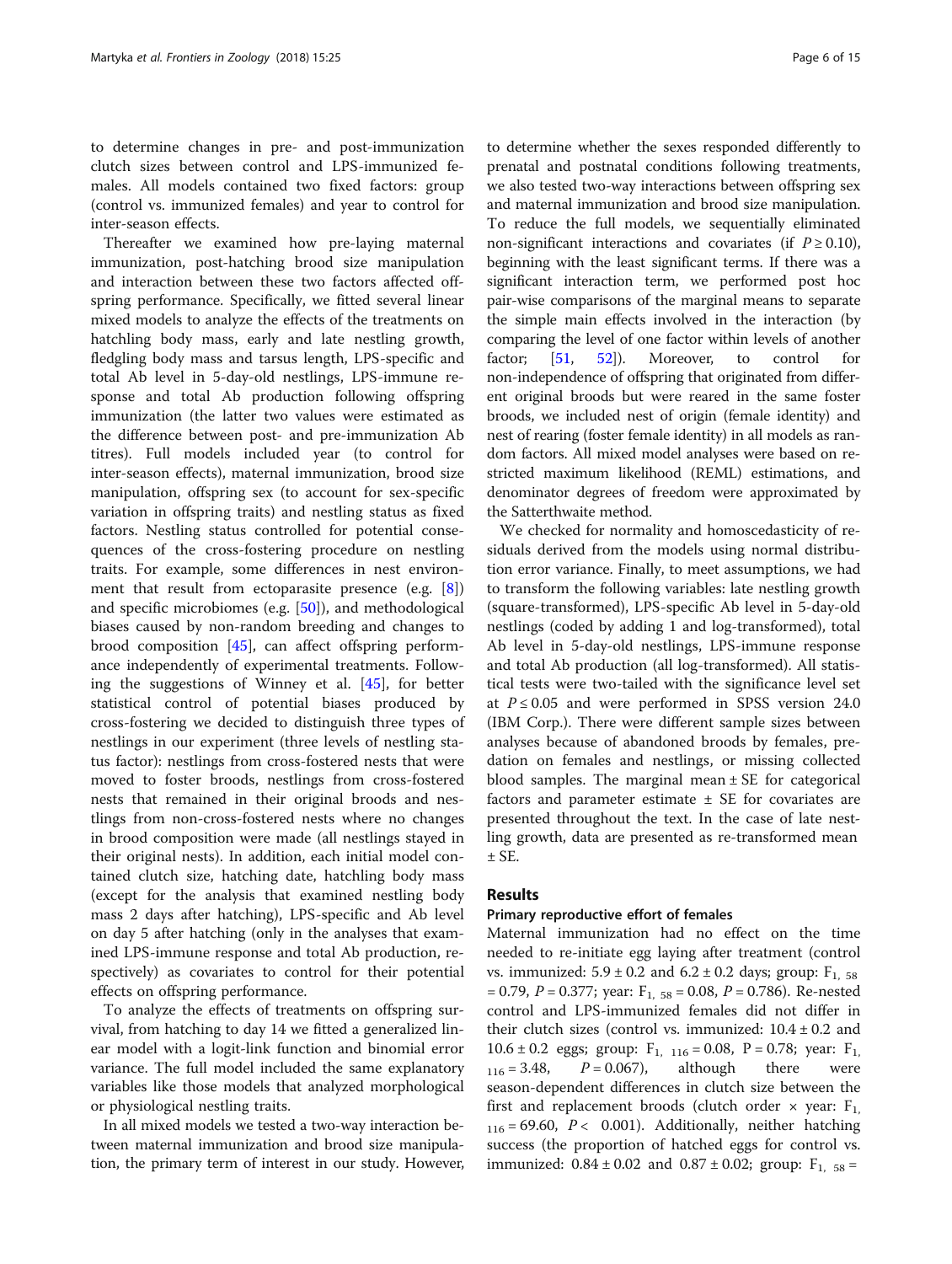0.87,  $P = 0.354$ ; year:  $F_{1, 58} = 1.95$ ,  $P = 0.168$ ) nor primary offspring sex ratio (the proportion of males for control vs. immunized:  $0.55 \pm 0.06$  and  $0.59 \pm 0.06$ ; group:  $F_{1, 53}$  $= 0.23$ ,  $P = 0.634$ ; year:  $F_{1, 53} = 1.89$ ,  $P = 0.175$ ) differed between control and LPS-immunized females.

## Hatchling body mass and nestling growth

Maternal immunization did not affect nestling body mass 2 days after hatching. This finding indicated that initial nestling body mass was similar regardless of whether they originated from control or LPS-immunized mothers (control vs. immunized:  $2.73 \pm 0.08$  and  $2.93 \pm$ 0.08 g;  $F_{1, 62, 18} = 2.91$ ,  $P = 0.093$ ;  $N = 375$ ). We also found no differences in initial body mass between nestlings assigned to control and enlarged broods (control vs. enlarged:  $2.79 \pm 0.07$  and  $2.87 \pm 0.07$  g; F<sub>1, 288.38</sub> = 0.63, P = 0.429;  $F_1$ , 288.38 = 0.63,  $P = 0.429$ ;  $N = 375$ ). More importantly, we did not find any interactive effect of maternal immunization and brood size manipulation on initial hatchling body mass ( $F_{1, 285.80} = 0.17$ ,  $P = 0.678$ ;  $N = 375$ ), which meant that nestling body mass 2 days after hatching was similar among the four experimental sub-groups. The effects of year, offspring sex and nestling status on hatchling body mass were also not significant (all  $P \ge 0.084$ ).

Offspring growth rate measured before LPS immunization (i.e. early nestling growth) was higher among nestlings hatched in 2013 than those hatched in 2014 (1.33  $\pm$  0.04 and [1](#page-7-0).06  $\pm$  0.05 g per day, respectively; Table 1). Male offspring grew faster compared to female offspring regardless of maternal immunization and brood size manipulation  $(1.21 \pm 0.01$  $(1.21 \pm 0.01$  $(1.21 \pm 0.01$  and  $1.19 \pm 0.01$  g per day, respectively; Table 1). Moreover, early nestling growth was negatively correlated to hatching date  $(-0.03 \pm 0.01,$  Table [1\)](#page-7-0) and positively to hatchling body mass  $(0.26 \pm 0.01,$  Table [1\)](#page-7-0).

Offspring growth measured after LPS immunization (i.e. late nestling growth) was affected by interactive effects of maternal immunization and brood size manipulation (Table [1](#page-7-0)). This interaction meant that offspring of LPS-immunized females grew faster than offspring of control females when raised in enlarged broods, while no such effect was observed in control broods (Table [3,](#page-11-0) Fig. [2a](#page-8-0)). Furthermore, the offspring of control females reared in enlarged broods grew slower than those reared in control broods (Table [3,](#page-11-0) Fig. [2a\)](#page-8-0). Offspring of LPS-immunized mothers reared in enlarged broods also tended to grow slower than those reared in control broods (Table [3](#page-11-0), Fig. [2a\)](#page-8-0). Late nestling growth was faster in male compared to female offspring regardless of treatments  $(1.14 \pm 0.02 \text{ vs. } 1.06$ ± 0.02 g per day, respectively; Table [1\)](#page-7-0) and was negatively correlated with hatchling body mass (−  $0.35 \pm 0.02$ , Table [1\)](#page-7-0).

## Fledgling body mass and size

Fledgling body mass was explained by an interaction between maternal immunization and brood size manipulation (Table [1](#page-7-0)). This interaction exhibited a similar pattern to that observed for late nestling growth (Fig. [2a,](#page-8-0) [b\)](#page-8-0). The offspring of LPS-immunized mothers were heavier than offspring of control females when reared in enlarged broods but not when reared in control broods (Table [3](#page-11-0), Fig. [2b\)](#page-8-0). Moreover, offspring of LPS-immunized females reared in enlarged broods had lower fledgling body mass compared to those reared in control broods (Table [3,](#page-11-0) Fig. [2b](#page-8-0)). Such differences were also observed between offspring of control mothers reared in enlarged or control broods (Table [3](#page-11-0), Fig. [2b](#page-8-0)). Male and female fledglings differed in body mass (17.35  $\pm$  0.[1](#page-7-0)9 and 16.51  $\pm$  0.19 g, respectively; Table 1), and fledgling body mass was positively correlated with body mass at hatching  $(0.39 \pm 0.07,$  Table [1\)](#page-7-0).

Fledgling tarsus length was also affected by interactive effects of maternal immunization and brood size manipulation (Table [1\)](#page-7-0). This effect resulted from the fact that offspring of LPS-immunized females had shorter tarsi than offspring of control females when reared in control broods but not when reared in enlarged broods (Table [3,](#page-11-0) Fig. [2c\)](#page-8-0). Moreover, the offspring of control mothers reared in control broods had longer tarsi compared to those reared in enlarged broods, with no such effects among the offspring of LPS-immunized females (Table [3](#page-11-0), Fig. [2c\)](#page-8-0). Male fledglings had larger tarsi than female ones regardless of treatments  $(20.0 \pm 0.1 \text{ vs. } 19.5$ ± 0.1 mm, respectively; Table [1\)](#page-7-0). Fledgling tarsus length was positively correlated with hatchling body mass (0.13  $± 0.05$ , Table [1\)](#page-7-0).

## LPS-specific immune response and total Ab production in offspring

Most nestlings (83%) had detectable LPS-specific Abs on day 5 after hatching. Maternal immunization, brood size manipulation, offspring sex, year and nestling status did not affect LPS-specific Ab levels in 5-day-old nestlings (all  $P \ge 0.260$ ). However, LPS-specific Ab level was positively correlated with hatchling body mass  $(0.13 \pm 0.02)$ ;  $F_{1, 250, 24} = 63.13, P < 0.001, N = 268$ . Almost all offspring (98%) responded to LPS immunization by increasing LPS-specific Ab production from day 5 to day 14 after hatching. Offspring LPS immune response was affected by maternal immunization and brood size manipulation interaction (Table [2](#page-9-0), Fig. [3\)](#page-10-0). Follow-up tests revealed that offspring of LPS-immunized females had higher specific immune responses to LPS than offspring of control females, but only when reared in control broods (Table [3](#page-11-0), Fig. [3\)](#page-10-0). Moreover, the LPS-immune response among offspring of LPS-immunized females tended to be stronger in nestlings reared in control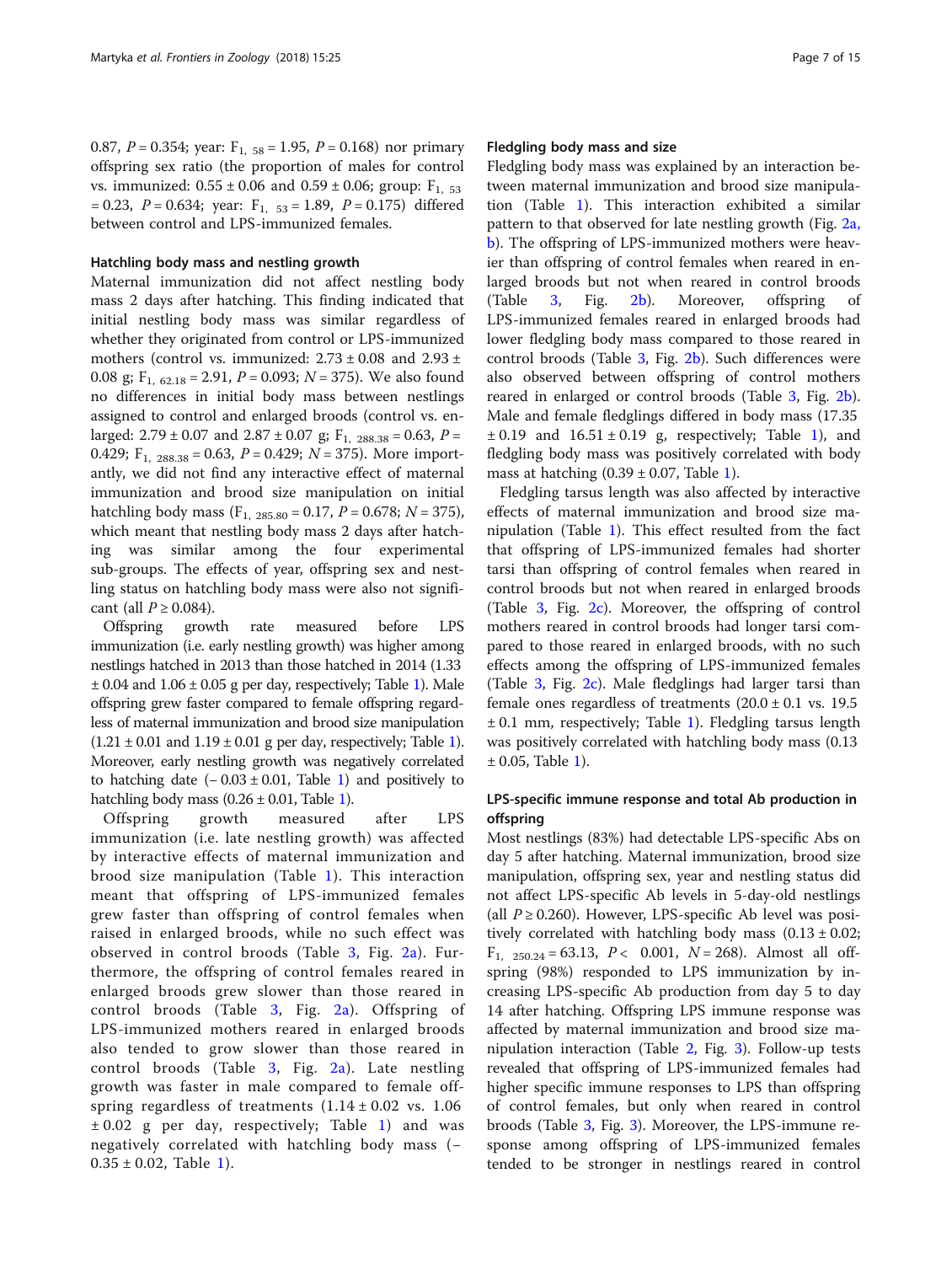<span id="page-7-0"></span>Table 1 Results of analyses on early and late nestling growth, fledgling body mass and tarsus length

| Sources of variation                                           | df        | F      | P       |
|----------------------------------------------------------------|-----------|--------|---------|
| Early nestling growth (g per day); $N = 352$                   |           |        |         |
| Year                                                           | 1,51.28   | 9.74   | 0.003   |
| Maternal immunization                                          | 1, 21.43  | 0.09   | 0.767   |
| Brood size manipulation                                        | 1, 46.48  | 0.93   | 0.339   |
| Nestling status                                                | 2,83.99   | 0.12   | 0.888   |
| Offspring sex                                                  | 1,300.93  | 6.80   | 0.010   |
| Hatching date                                                  | 1,50.68   | 5.33   | 0.025   |
| Hatchling body mass                                            | 1,302.87  | 488.34 | < 0.001 |
| Square-transformed late nestling growth (g per day); $N = 281$ |           |        |         |
| Year                                                           | 1,37.99   | 0.06   | 0.805   |
| Maternal immunization                                          | 1, 22.13  | 0.80   | 0.381   |
| Brood size manipulation                                        | 1,34.93   | 11.96  | 0.001   |
| Nestling status                                                | 2,73.25   | 0.75   | 0.474   |
| Offspring sex                                                  | 1, 244.12 | 28.12  | < 0.001 |
| Hatchling body mass                                            | 1, 247.91 | 339.78 | < 0.001 |
| Maternal immunization $\times$ brood size manipulation         | 1, 230.37 | 7.47   | 0.007   |
| Fledgling body mass (g); $N = 281$                             |           |        |         |
| Year                                                           | 1, 36.13  | 3.84   | 0.058   |
| Maternal immunization                                          | 1, 20.71  | 0.55   | 0.468   |
| Brood size manipulation                                        | 1,39.20   | 18.96  | < 0.001 |
| Nestling status                                                | 2,66.04   | 0.54   | 0.586   |
| Offspring sex                                                  | 1, 233.14 | 50.85  | < 0.001 |
| Hatchling body mass                                            | 1, 242.28 | 26.94  | < 0.001 |
| Maternal immunization $\times$ brood size manipulation         | 1,226.81  | 7.78   | 0.006   |
| Maternal immunization $\times$ offspring sex                   | 1, 230.44 | 2.99   | 0.085   |
| Fledgling tarsus length (mm); $N = 281$                        |           |        |         |
| Year                                                           | 1,30.46   | 0.04   | 0.842   |
| Maternal immunization                                          | 1,35.73   | 2.86   | 0.099   |
| Brood size manipulation                                        | 1, 32.31  | 1.84   | 0.184   |
| Nestling status                                                | 2,78.58   | 0.64   | 0.530   |
| Offspring sex                                                  | 1, 259.34 | 33.00  | < 0.001 |
| Hatchling body mass                                            | 1, 263.82 | 6.21   | 0.013   |
| Maternal immunization $\times$ brood size manipulation         | 1, 232.86 | 5.83   | 0.017   |

Table 1 presents the results of linear mixed models that examined the effects of a set of explanatory variables on early nestling growth, square-transformed late nestling growth, fledgling body mass and fledgling tarsus length. Full models included year (to control for inter-season differences), maternal immunization (control vs. immunized females), brood size manipulation (control vs. enlarged broods), nestling status (to control for cross-fostering effects; there were three levels of this factor: nestlings from cross-fostered nests moved to foster broods, nestlings from cross-fostered nests that stayed in their original broods and nestlings from non-cross-fostered nests where all nestlings stayed in their original nests) and offspring sex (to control for differences between male and female nestlings) as fixed factors, and hatching date, clutch size and hatchling body mass (2 days after hatching) as covariates. All two-way interaction terms between maternal immunization, brood size manipulation and offspring sex were tested as well. Nest of origin (female identity) and nest of rearing (foster female identity) were included in all models as random factors (results not shown). Presented are reduced models after sequential backward elimination of non-significant (if P  $\geq$ 0.10) interactions and covariates

compared to enlarged broods (Table [3](#page-11-0), Fig. [3\)](#page-10-0). Further, there were no differences in the LPS-immune response between offspring of control females reared in control and enlarged broods or offspring of control and LPS-immunized females reared in enlarged broods (Table [3,](#page-11-0) Fig. [3](#page-10-0)). The specific immune response of

offspring was stronger in 2014 than in 2013  $(1.37 \pm 0.11)$ and  $-0.17 \pm 0.12$  [log (mOD min<sup>-1</sup>)], respectively) and depended on nestling status (Table [2](#page-9-0)). Post hoc multiple comparisons with P-value correction showed that the LPS-immune response among swapped nestlings tended to be lower compared to nestlings that stayed in their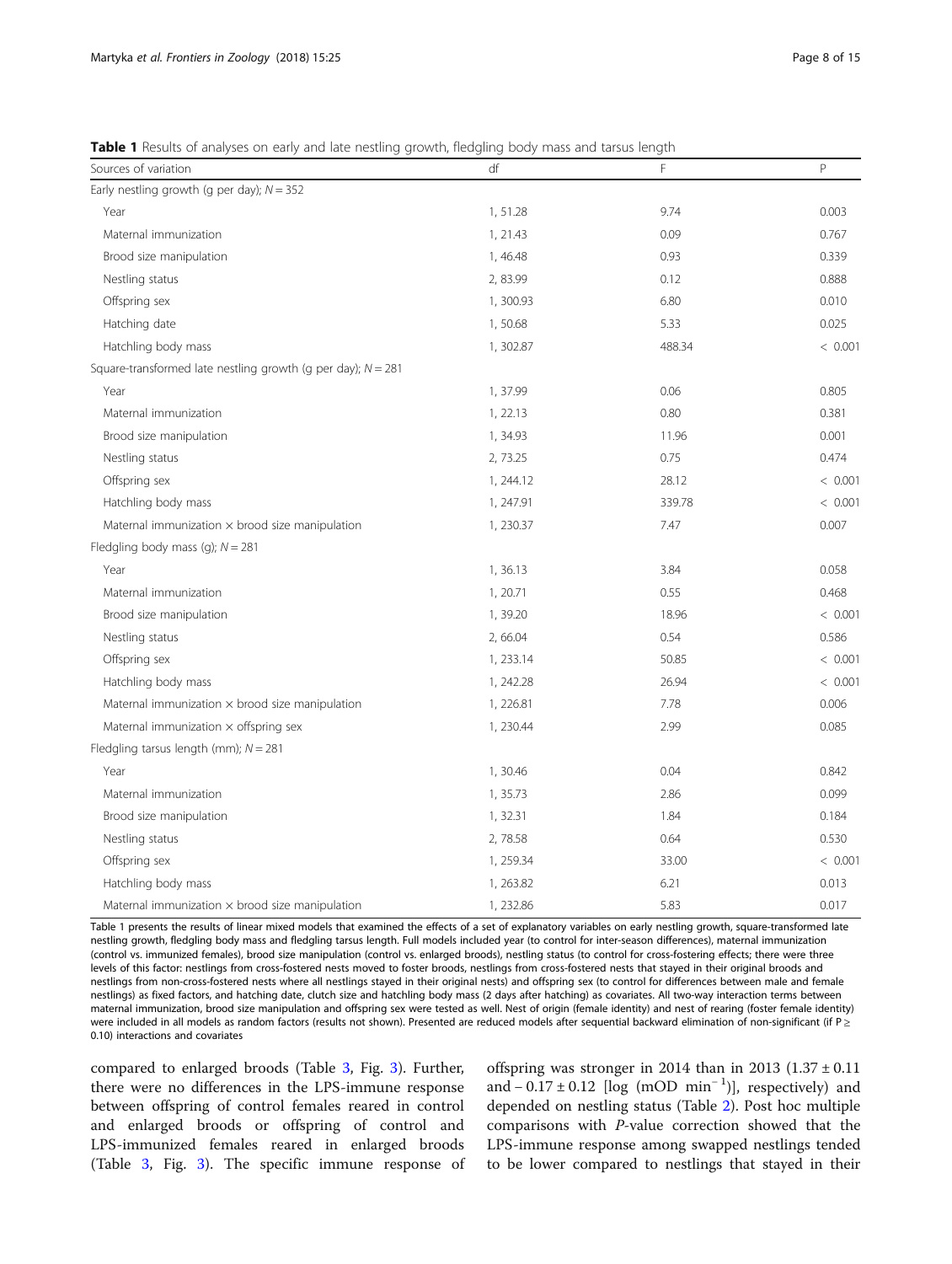<span id="page-8-0"></span>

Fig. 2 Re-transformed late nestling growth (a), fledgling body mass (b) and tarsus length (c) in relation to maternal immunization (control vs. LPS-immunized females) and brood size manipulation (control vs. enlarged broods). Least square mean ± SE derived from final models are shown. Open circles denote control broods, whereas filled circles denote enlarged broods. Sample sizes are noted above bars. Significant pair-wise differences are marked by \*  $(P < 0.05)$ , \*\*  $(P < 0.01)$  or \*\*\*  $(P < 0.001)$ 

original cross-fostered broods  $(0.42 \pm 0.11$  and  $0.67 \pm$ 0.11 [log (mOD min<sup>-1</sup>)], respectively;  $F_{1, 249.10} = 3.38$ , *F*  $= 0.067$ ). There were no differences between swapped nestlings and nestlings from non-cross-fostered broods  $(0.42 \pm 0.11 \text{ vs. } 0.73 \pm 0.14 \text{ [log (mOD min}^{-1})], \text{ respect-}$ ively;  $F_{1, 44.96} = 1.36$ ,  $P = 0.250$ ), or between nestlings that stayed in their original cross-fostered broods and those from non-cross-fostered broods  $(0.66 \pm 0.11$  and  $0.73 \pm$ 0.14 [log (mOD min<sup>-1</sup>)], respectively;  $F_{1, 43.96} = 0.00$ ,  $P =$ 0.964).

Total Ab level in 5-day-old nestlings was explained by an interaction between brood size manipulation and offspring sex  $(F_1, 229.30) = 4.44$ ,  $P = 0.036$ ;  $N = 257$ ). This interaction meant that male nestlings had higher levels of total Abs compared to female nestlings, but only when reared in enlarged broods  $(-0.85 \pm 0.15$  and  $-1.22$ ± 0.16 [log (mOD min<sup>−</sup> <sup>1</sup> )], respectively; Table [3](#page-11-0)) and not when reared in control broods  $(-1.08 \pm 0.14$  and  $-1.03$ ± 0.14 [log (mOD min<sup>-1</sup>)], respectively; Table [3.](#page-11-0)). Only year (total Ab production was higher in 2014 than in 2013; 1.81 ± 0.08 and  $1.27 \pm 0.09$  [log (mOD min<sup>-1</sup>)], respectively) and hatchling body mass (it tended to be positively correlated with total Ab production; 0.07 ± 0.04) affected offspring total Ab production (Table [2](#page-9-0)).

## Offspring survival

Maternal immunization, brood size manipulation, offspring sex, year or nestling status did not influence the survival of the offspring (all  $P \ge 0.355$ ;  $N = 297$ ). Only hatchling body mass tended to be a positive predictor of offspring survival  $(0.67 \pm 0.06; F_{1, 289} = 3.54, P = 0.061)$ .

## **Discussion**

Our study demonstrated that maternal immunization did not affect the initiation of replacement clutches, clutch size, hatchling body mass or offspring sex ratio. Therefore, postnatal offspring development was unlikely to be influenced by changes in female condition, overall investment in eggs and brood composition. Given that we performed cross-fostering between broods of LPS-immunized and control mothers, the influence of maternal exposure to LPS on offspring performance is also not likely to be affected by potential carry-over effects (e.g. maternal provisioning behaviour). Thus, the observed effects of maternal treatment on offspring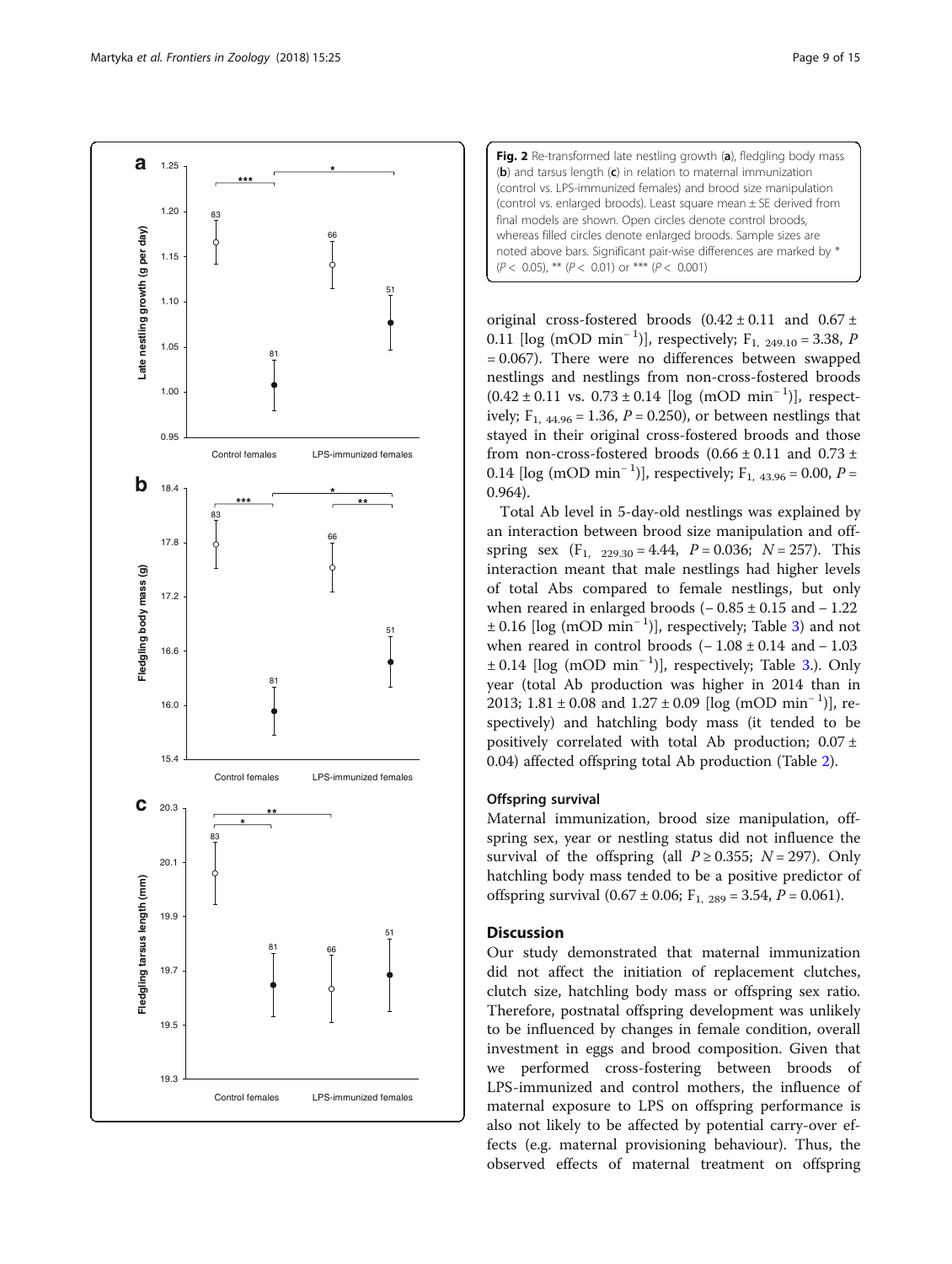<span id="page-9-0"></span>**Table 2** Results of analyses on LPS-specific immune response and total Ab production in offspring

| Sources of variation                                                             | df        | F     | P       |
|----------------------------------------------------------------------------------|-----------|-------|---------|
| Log-transformed LPS-specific immune response (mOD min <sup>-1</sup> ); $N = 261$ |           |       |         |
| Year                                                                             | 1, 40.70  | 91.51 | < 0.001 |
| Maternal immunization                                                            | 1,50.39   | 0.72  | 0.402   |
| Brood size manipulation                                                          | 1,8.73    | 0.37  | 0.557   |
| Nestling status                                                                  | 2,82.04   | 3.26  | 0.043   |
| Offspring sex                                                                    | 1, 222.74 | 3.39  | 0.067   |
| Hatchling body mass                                                              | 1, 234.87 | 2.88  | 0.091   |
| Maternal immunization $\times$ brood size manipulation                           | 1, 239.95 | 4.81  | 0.029   |
| Maternal immunization $\times$ offspring sex                                     | 1, 221.43 | 3.11  | 0.079   |
| Log-transformed total Ab production (mOD min <sup>-1</sup> ); $N = 257$          |           |       |         |
| Year                                                                             | 1, 42.67  | 21.40 | < 0.001 |
| Maternal immunization                                                            | 1,58.05   | 0.41  | 0.524   |
| Brood size manipulation                                                          | 1, 244.24 | 0.29  | 0.588   |
| Nestling status                                                                  | 2,82.66   | 0.04  | 0.961   |
| Offspring sex                                                                    | 1,228.09  | 1.22  | 0.270   |
| Hatchling body mass                                                              | 1, 238.20 | 3.63  | 0.058   |

Table 2 presents the results of linear mixed models that examined the effects of a set explanatory variables on log-transformed LPS-specific immune response and log-transformed total Ab production (both specific immune response and total Ab production were estimated as the differences between post- and preimmunization Ab titres). Full models included year (to control for inter-season differences), maternal immunization (control vs. immunized females), brood size manipulation (control vs. enlarged broods), nestling status (to control for cross-fostering effects; there were three levels of the factor: nestlings from cross-fostered nests moved to foster broods, nestlings from cross-fostered nests that stayed in their original broods and nestlings from non-cross-fostered nests where all nestlings stayed in their original nests) and offspring sex (to control for differences between male and female nestlings) as fixed factors, and hatching date, clutch size, hatchling body mass (2 days after hatching), log-transformed LPS-specific Ab titres (only in the analysis of LPS-specific immune response) and logtransformed total Ab titres (only in the analysis of total antibody production) in 5-day-old nestlings as covariates. All two-way interaction terms between maternal immunization, brood size manipulation and offspring sex were tested as well. Nest of origin (female identity) and nest of rearing (foster female identity) were included in all models as random factors (results not shown). Presented are reduced models after sequential backward elimination of non-significant (if P≥0.10) interactions and covariates

growth and immunity result primarily from changes in egg quality.

We found no effects of maternal immunization and brood size manipulation on early nestling growth. On one hand, this result may suggest that the period during which we measured growth (from 2 to 5 days after hatching) was not long enough to detect the potential effects of the treatments. On the other hand, we could fail to find some effects of the treatments on early nestling growth as the changes in nestling growth observed between day 5 and 14 after hatching were most probably caused by offspring immunization.

In accordance with our predictions, we showed that late nestling growth was interactively influenced by maternal immunization and post-hatching rearing conditions experienced by the offspring. Nestlings reared in broods with harsh postnatal conditions generally grew slower than those reared in broods with favourable conditions, regardless of maternal exposure to LPS. This finding is consistent with previous studies that documented negative effects of adverse rearing conditions, following brood enlargement, on nestling growth and/or fledging body mass in birds (e.g. [[28](#page-13-0), [30,](#page-13-0) [35](#page-13-0)]). Most

importantly, our study revealed a difference in growth between nestlings that originated from LPS-immunized and control mothers, but only when nestlings were reared under a harsh nest environment; offspring of LPS-immunized females exhibited faster growth than the offspring of control females. LPS immunization likely drained nutrients needed for nestling growth due to a costly inflammatory response activation [[53,](#page-13-0) [54\]](#page-13-0), but even then nestlings from LPS-immunized females were able to better cope with that antigenic challenge. Offspring of LPS-immunized mothers were possibly more efficient at eliminating LPS without invoking a strong innate immune response. Indeed, Klasing and Leshchinsky [[54\]](#page-13-0) documented that chicks of Japanese quails (Coturnix japonica), whose mothers were immunized with LPS, exhibited decreased activity of inflammatory cytokines.

Our results on late nestling growth correspond with previous studies and confirm that immune-mediated MatEs may reduce the negative consequences of early life infections during rapid offspring growth. Briefly, the study on laboratory Japanese quails showed that pre-laying immunization of mothers with LPS or killed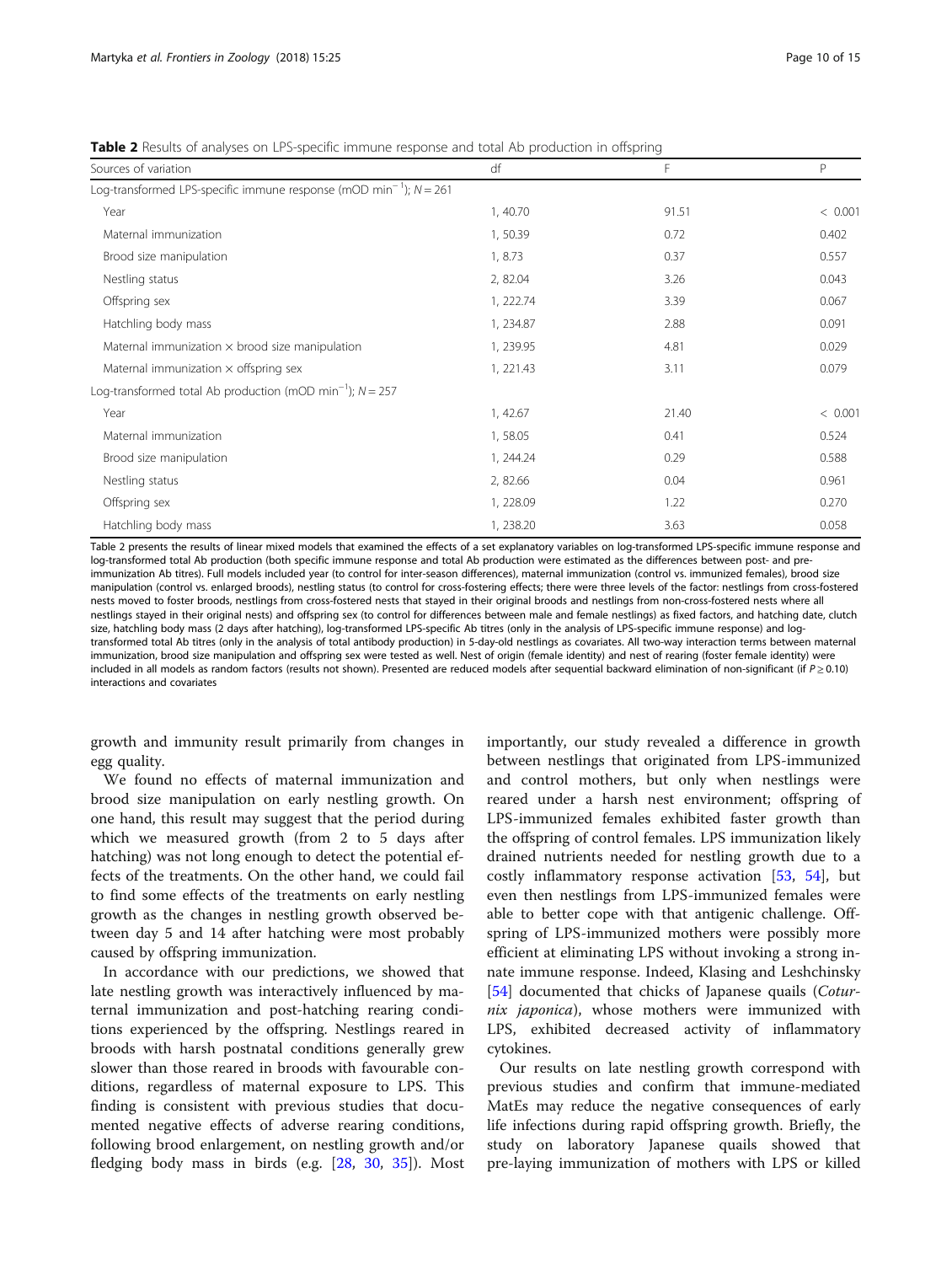<span id="page-10-0"></span>

avian reovirus (AR) antigen allowed their chicks to mitigate growth-suppressive effects after LPS or AR exposure [[29](#page-13-0)]. In turn, Buechler et al. [\[27\]](#page-13-0) demonstrated in the wild great tits that nestlings that originated from females exposed to fleas prior to egg laying were heavier at fledging stage, and this effect was mediated by increased MatAb transfer to eggs. Contrary to that research, Lozano and Ydenberg [[28](#page-13-0)] not only immunized females prior to egg laying but also manipulated postnatal rearing conditions (enlarged vs. reduced broods). They found that offspring of females immunized with sheep red blood cells grew faster than those of control females, but brood size manipulation did not interact with maternal treatment. However, recent research by Ismail et al. [\[34\]](#page-13-0) have shown that although offspring from females immunized with keyhole limpet haemocyanin (KLH) antigen received more anti-KLH Abs than offspring of control females, they did not grow better after KLH exposure when reared under restricted food conditions. In contrast, offspring from control females grew faster, but only when reared in the ad libitum food treatment. Here we showed for the first time that the effects of maternal immunization may be especially beneficial for offspring rearing under harsh post-hatching conditions. In fact, the fitness costs of nestling exposure to pathogens are higher under poor nutritional conditions due to the trade-off between growth and immune function (e.g. [\[35,](#page-13-0) [37](#page-13-0), [38](#page-13-0)]); therefore, immune-mediated MatEs may boost offspring reared in poor postnatal environments. Interestingly, there was little difference between nestlings of LPS-immunized and non-immunized females reared in control broods. According to our predictions, nestlings from control females, although reared under a favourable post-hatching environment, should have exhibited reduced growth compared to nestlings from LPS-immunized females. This may result from the fact that offspring of LPS-immunized females responded more strongly to LPS (the higher anti-LPS Ab production) and thus could be limited to invest more resources in growth.

Both fledgling body mass and tarsus length were also affected by the interaction of the treatments. Fledgling body mass had the same pattern as that of late nestling growth. This finding indicates that the interactive effects of maternal immunization and post-hatching conditions on nestling growth persisted until the fledging stage. Fledgling body mass is a fitness-related trait and has been shown to be a strong positive predictor of first-year survival and recruitment in great tit offspring (e.g. [[55](#page-14-0)– [58\]](#page-14-0)). Such a result implies that the interaction of prenatal MatEs and postnatal rearing conditions not only has short-term influences on offspring performance but, more importantly, may result in long-lasting fitness consequences. Interestingly, fledgling tarsus length showed a different pattern from that observed for fledgling body mass. Offspring of control females reared in control broods had longer tarsi than the same offspring reared in enlarged broods. This result suggests that harsh rearing conditions after hatching also negatively affected skeletal growth. In fact, harsh postnatal rearing conditions have been previously shown to decrease fledgling tarsus size (e.g.  $[33, 59]$  $[33, 59]$  $[33, 59]$  $[33, 59]$ ). However, we also found that nestlings from LPS-immunized females reared in control broods had small tarsi similar to nestlings from LPS-immunized and control females reared in enlarged broods. This finding may suggest that maternal immunization affected a strategy of resource allocation in nestlings. In fact, offspring of LPS-immunized females reared in 'optimal' conditions grew fast and also had the highest LPS-specific immune response among all groups of nestlings. Thus, smaller tarsus size of fledglings from LPS-immunized mothers may possibly be a consequence of the change in resource partitioning between different demands that can promote body mass gain and immunity development at the expense of skeletal growth.

The specific humoral immune response of offspring to LPS was explained by an interactive effect of maternal immunization and brood size manipulation, despite the fact that the level of LPS-specific Abs in offspring plasma on day 5 was not affected by the treatments.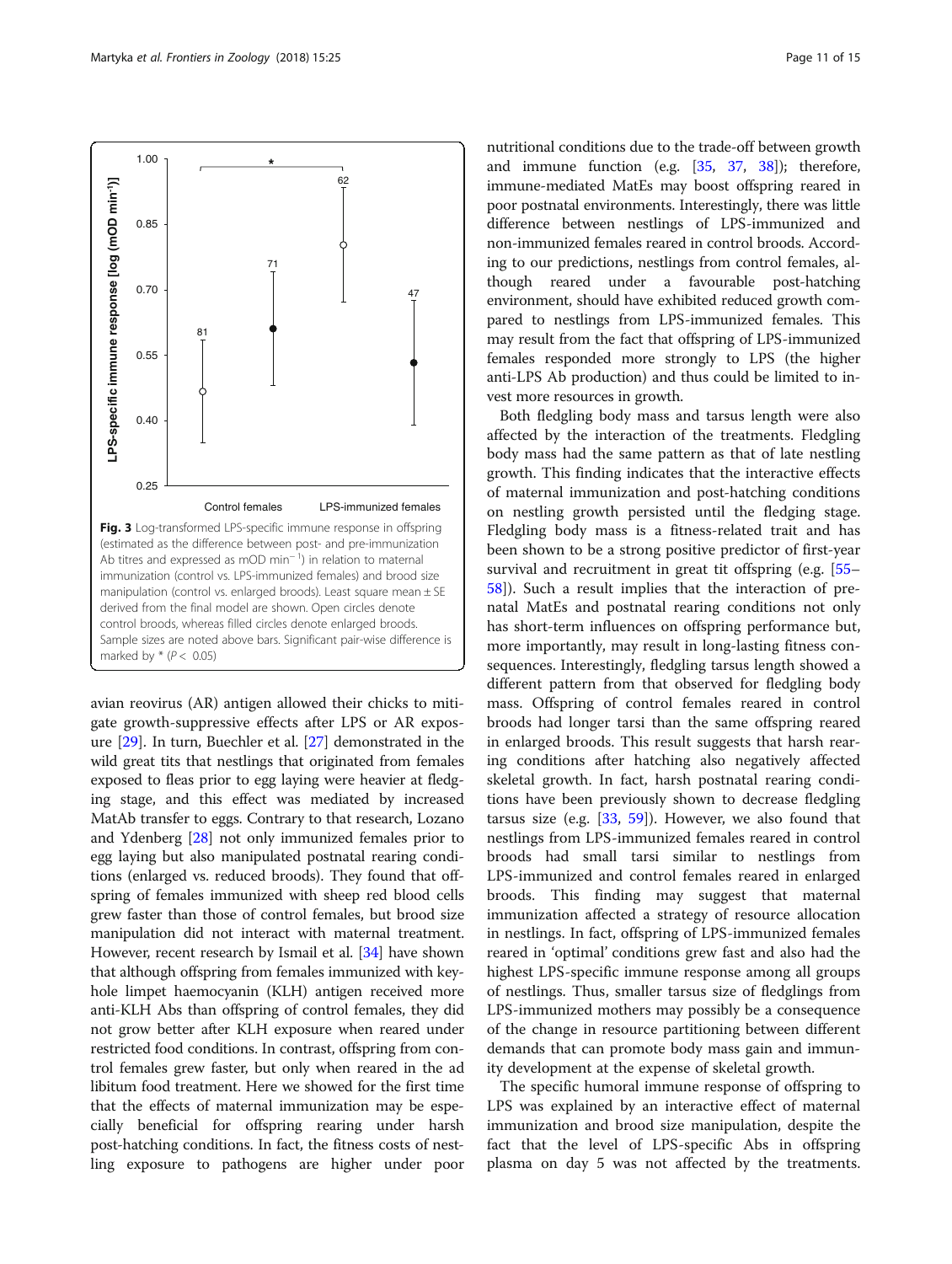<span id="page-11-0"></span>Table 3 Results of post hoc pair-wise comparisons of significant interactions from linear mixed models

| Pair-wise comparisons                                                         | df        | F     | P       |
|-------------------------------------------------------------------------------|-----------|-------|---------|
| Square-transformed late nestling growth (g per day)                           |           |       |         |
| PBS-F/Control-B vs. PBS-F/Enlarged-B                                          | 1, 47.94  | 19.46 | < 0.001 |
| PBS-F/Control-B vs. LPS-F/Control-B                                           | 1,49.83   | 0.95  | 0.334   |
| PBS-F/Enlarged-B vs. LPS-F/Enlarged-B                                         | 1,39.35   | 5.18  | 0.028   |
| LPS-F/Control-B vs. LPS-F/Enlarged-B                                          | 1,59.76   | 3.17  | 0.080   |
| Fledgling body mass (g)                                                       |           |       |         |
| PBS-F/Control-B vs. PBS-F/Enlarged-B                                          | 1,48.14   | 26.54 | < 0.001 |
| PBS-F/Control-B vs. LPS-F/Control-B                                           | 1,46.43   | 1.22  | 0.275   |
| PBS-F/Enlarged-B vs. LPS-F/Enlarged-B                                         | 1,36.06   | 4.72  | 0.037   |
| LPS-F/Control-B vs. LPS-F/Enlarged-B                                          | 1,58.97   | 8.19  | 0.006   |
| Fledgling tarsus length (mm)                                                  |           |       |         |
| PBS-F/Control-B vs. PBS-F/Enlarged-B                                          | 1,51.29   | 6.91  | 0.011   |
| PBS-F/Control-B vs. LPS-F/Control-B                                           | 1,75.86   | 8.76  | 0.004   |
| PBS-F/Enlarged-B vs. LPS-F/Enlarged-B                                         | 1,67.36   | 0.06  | 0.809   |
| LPS-F/Control-B vs. LPS-F/Enlarged-B                                          | 1,71.89   | 0.09  | 0.761   |
| Log-transformed LPS-specific immune response (mOD $min^{-1}$ )                |           |       |         |
| PBS-F/Control-B vs. PBS-F/Enlarged-B                                          | 1,31.52   | 1.06  | 0.310   |
| PBS-F/Control-B vs. LPS-F/Control-B                                           | 1,74.48   | 4.06  | 0.047   |
| PBS-F/Enlarged-B vs. LPS-F/Enlarged-B                                         | 1,79.69   | 0.17  | 0.680   |
| LPS-F/Control-B vs. LPS-F/Enlarged-B                                          | 1, 23.13  | 3.73  | 0.066   |
| Log-transformed total Ab level in nestlings on day 5 (mOD min <sup>-1</sup> ) |           |       |         |
| Female-N/Control-B vs. Female-N/Enlarged-B                                    | 1,26.56   | 0.89  | 0.353   |
| Female-N/Control-B vs. Male-N/Control-B                                       | 1, 235.37 | 0.11  | 0.736   |
| Female-N/Enlarged-B vs. Male-N/Enlarged-B                                     | 1, 223.01 | 6.54  | 0.011   |
| Male-N/Control-B vs. Male-N/Enlarged-B                                        | 1, 19.18  | 1.41  | 0.249   |

Table 3 presents results of post hoc pair-wise comparisons performed for all significant interactions produced by linear mixed models that analyzed squaretransformed late nestling growth, fledgling body mass and tarsus length, log-transformed LPS-specific immune response and log-transformed total antibody level in 5-day-old nestlings to separate the simple main effects involved in those interactions (by comparing the level of one factor within levels of another factor). Explanations of abbreviations: PBS-F/Control-B – nestlings of control females reared in control (non-manipulated) broods, PBS-F/Enlarged-B – nestlings of control females reared in enlarged broods, LPS-F/Control-B – nestlings of LPS-immunized females reared in control broods, LPS-F/Enlarged-B – nestlings of LPSimmunized females reared in enlarged broods, Female-N/Control-B – female nestlings reared in control broods, Female-N/Enlarged-B – female nestlings reared in enlarged broods and Male-N/Control-B – male nestlings reared in control broods, Male-N/Enlarged-B – male nestlings reared in enlarged broods

Offspring of LPS-immunized females had stronger immune response than the offspring of control females when reared under 'optimal' postnatal conditions. This result indicates that LPS-specific MatAbs might prime the offspring's own immunity to LPS, which would allow nestlings to mount a stronger response to the antigen after their postnatal immunization (see [[20](#page-13-0)] for details on the mechanisms of this priming). Indeed, such positive effects of MatAbs on the offspring humoral immune response have also been reported previously in other bird species [\[19](#page-13-0)–[21](#page-13-0)]. We also observed that among offspring of LPS-immunized females, only those reared in control broods exhibited a higher LPS-specific immune response than those reared in enlarged broods. This result may suggest that the adverse postnatal food conditions experienced by the nestlings had a negative influence on offspring humoral response even though their immunity was primed by MatAbs. This supposition makes sense because under harsh rearing conditions, offspring may invest more in growth than in immune function, especially when they can cope with antigenic immune challenges without the involvement of all immunological defence mechanisms (due to the protective and/or priming effects of MatAbs, e.g. [\[29](#page-13-0)]). Maternal immunization and post-hatching rearing conditions did not influence total non-specific Ab production between day 5 and 14 after hatching. However, we found an interactive effect of brood size manipulation and offspring sex on total Ab level on day 5 after hatching. Male and female nestlings can differ in immune function, including total non-specific antibody production (e.g. [\[60,](#page-14-0) [61](#page-14-0)]), and in their developmental responses to post-hatching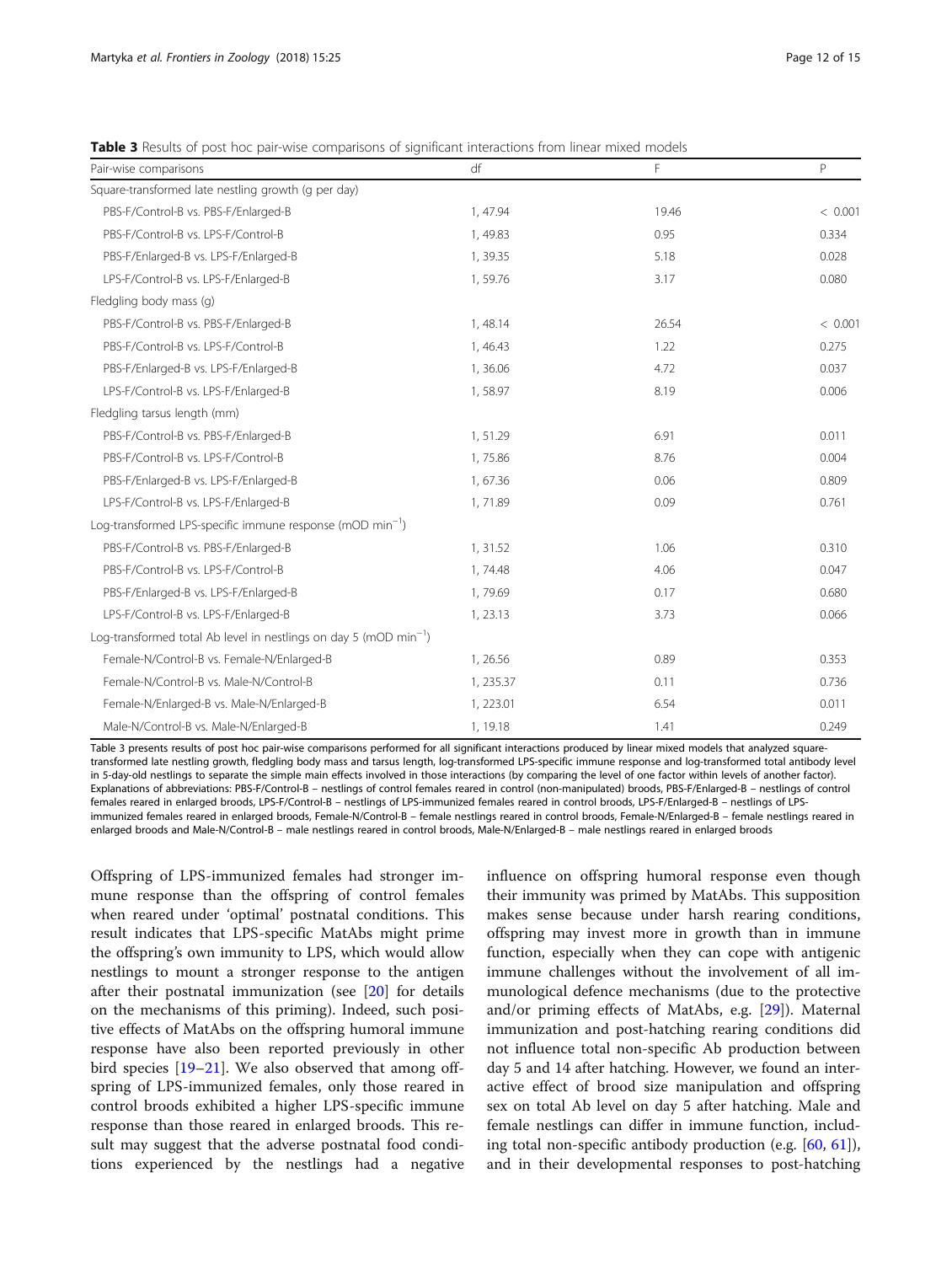<span id="page-12-0"></span>rearing conditions (e.g. [\[33](#page-13-0), [39](#page-13-0)]). This fact may explain the interaction between Ab production and postnatal rearing conditions that we observed among 5-day-old offspring.

The observed effects of maternal immunization on offspring growth and humoral immunity found in our study seem to be immune-mediated, but we have limited possibilities to prove it directly. Unfortunately, we did not examine MatAb content in eggs and we also found no differences in MatAb levels among 5-day-old offspring of LPS-immunized and control females. However, a number of studies have shown that maternal immunization with LPS prior to egg laying is an efficient means to increase the transfer of LPS-specific MatAbs to offspring via eggs (e.g. [[24,](#page-13-0) [29,](#page-13-0) [43](#page-13-0)]). Therefore, we may expect that nestlings of LPS-immunized females might have had higher initial levels of LPS-specific Abs than nestlings of control females (i.e. only within first days after hatching). After this time, those initial differences disappeared and this is why they were no longer detectable on day 5 (see [[20,](#page-13-0) [26](#page-13-0), [62\]](#page-14-0)). It is possible that even such short-term differences could be responsible for the priming of an offspring's own immunity, and could influence nestling growth and humoral immunity. On the other hand, maternal exposure to LPS may affect female Ab profile and also alter her hormonal state; these changes could result in, for example, enhanced deposition of maternal corticosterone in eggs [\[63](#page-14-0)], with further consequences for offspring growth [\[64\]](#page-14-0). Therefore, we cannot exclude potential confounding effects of maternal immunization on offspring performance in our study.

## Conclusion

Our study demonstrated that offspring performance is determined by an interaction between the prenatal and postnatal environments. Importantly, we showed that pathogen-induced prenatal MatEs have different consequences for offspring growth and immunity under altered and non-manipulated postnatal rearing conditions. Our findings also confirmed previous evidence that maternal exposure to a pathogen prior to egg laying has the potential to prime an offspring's own immunity to encounter to the same pathogen, by which the offspring is enabled to better cope with postnatal infections. However, when post-hatching rearing conditions are favourable, such a priming effect may lead to the mounting of a strong Ab immune response in the offspring to specific pathogens. In contrast, when postnatal rearing conditions are poor, the priming effect may only allow for a reduction in the negative effects of early pathogen exposure on offspring growth. Our results suggest that the potential effects of prenatal MatAb transfer on offspring growth and immune function may be

context-dependent, i.e. the postnatal environmental conditions experienced by the developing offspring.

## Additional files

[Additional file 1:](https://doi.org/10.1186/s12983-018-0272-y) Supplementary materials. Included are 2 supplementary tables (Tables S1 and S2). (DOCX 16 kb)

[Additional file 2:](https://doi.org/10.1186/s12983-018-0272-y) Supplementary materials. Included are detailed descriptions of ELISA assays performed to assess LPS-specific and total antibody levels. (DOCX 14 kb)

#### Abbreviations

Ab or Abs: Antibody or antibodies; LPS: Lipopolysaccharide; MatAb or MatAbs: Maternal antibody or maternal antibodies; MatE or MatEs: Maternal effect or maternal effects; SE: Standard error

#### Acknowledgements

We are grateful to anonymous referees for their helpful comments on an earlier version of the article. We also thank Agata Rozik for help with field work and Aneta Arct for comments on the first draft of our manuscript.

#### Funding

This study was funded by the Polish National Science Centre via a postdoctoral fellowship (grant number: DEC-2012/04/S/NZ8/00213). Ewa B. Śliwińska was financially supported by a postdoctoral grant from the Polish National Science Centre (grant number: DEC 2012/04/S/NZ8/00215).

#### Availability of data and materials

The dataset generated and analyzed in the study is available from the corresponding author upon reasonable request.

#### Authors' contributions

RM conceived and planned the study; RM, EBŚ and MM conducted the field experiments; RM and EBŚ performed laboratory analyses; RM statistically analyzed the data; RM, MC and PT interpreted the results and wrote the manuscript. RM, EBŚ, MM, MC and PT commented on earlier drafts of the manuscript. All authors read and approved the final manuscript.

#### Ethics approval and consent to participate

The experiment and all procedures conducted on birds in the study were approved by the Poznań Local Ethics Committee for Animal Experimentation (permit number: 72/2012) and with permission from the Regional and General Directorate for Environmental Protection in Poland (permit numbers: OP-I.6401.394.2012.MMr and DOP-OZ.6401.03.18.2013.dł).

#### Consent for publication

Not applicable.

#### Competing interests

The authors declare that they have no competing interests.

#### Publisher's Note

Springer Nature remains neutral with regard to jurisdictional claims in published maps and institutional affiliations.

#### Author details

<sup>1</sup>Institute of Nature Conservation, Polish Academy of Sciences, Mickiewicza 33, 31-120 Kraków, Poland. <sup>2</sup>Institute of Environmental Sciences, Jagiellonian University, Gronostajowa 7, 30-387 Kraków, Poland. <sup>3</sup>Institute of Zoology Poznań University of Life Sciences, Wojska Polskiego 71C, 60-625 Poznań, Poland.

## Received: 29 September 2017 Accepted: 6 June 2018 Published online: 19 June 2018

#### References

1. Lindström J. Early development and fitness in birds and mammals. Trends Ecol Evol. 1999;14:343–8.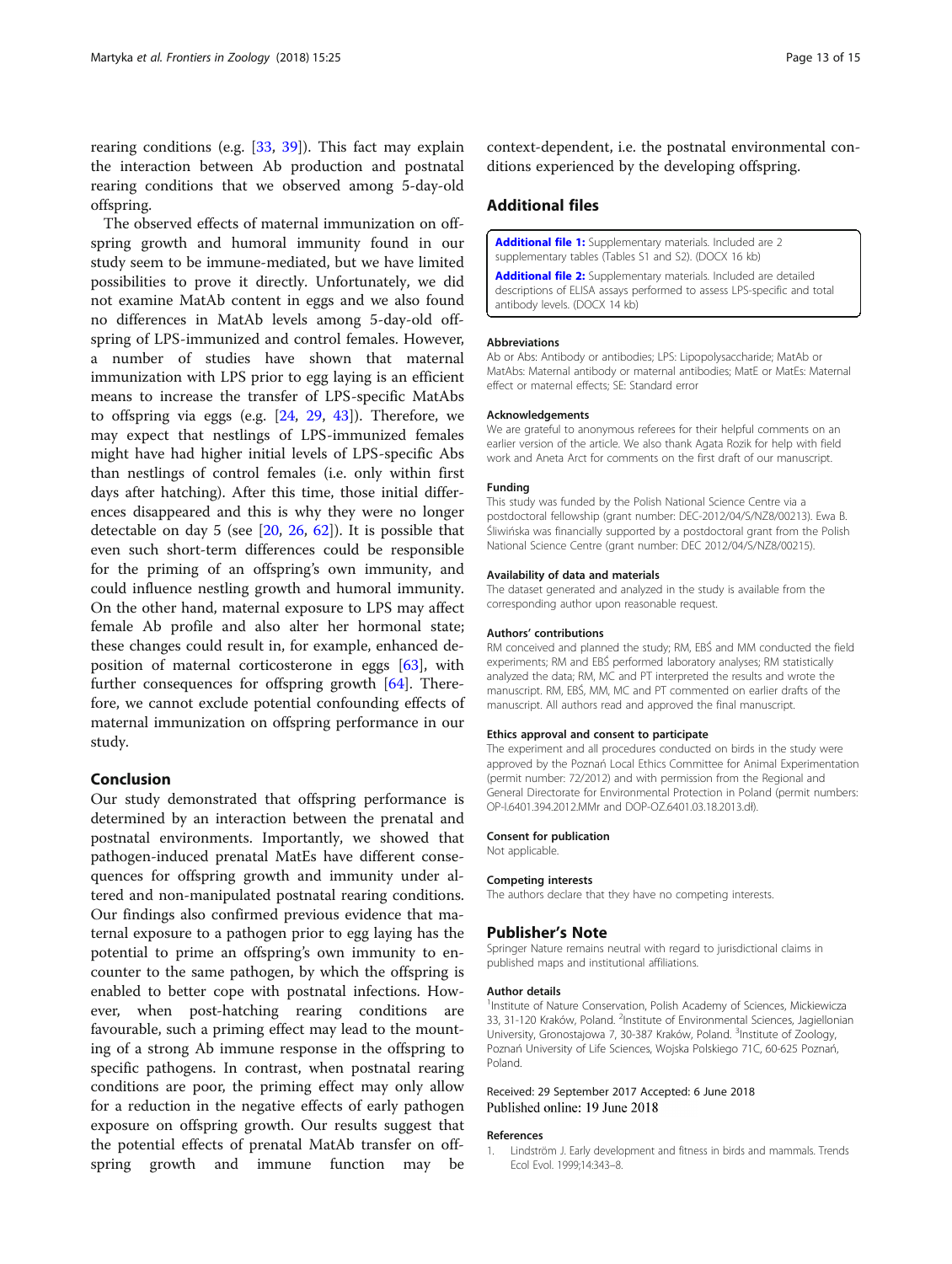- <span id="page-13-0"></span>2. Monaghan P. Early growth conditions, phenotypic development and environmental change. Phil Trans R Soc B. 2008;363:1635–45.
- 3. Mousseau AT, Fox CW. Maternal effects as adaptations. New York: Oxford University Press; 1998.
- 4. Williams TD, Groothuis TGG. Egg quality, embryonic development and posthatching phenotype: an integrated perspective. In: Deeming DC, Reynolds SJ, editors. Nests, eggs and incubation: new ideas about avian reproduction. New York: Oxford University Press; 2015. p. 113–26.
- Rutkowska J, Wilk T, Cichoń M. Androgen-dependent maternal effects on offspring fitness in zebra finches. Behav Ecol Sociobiol. 2007;61:1211–7.
- 6. Bestion E, Teyssier E, Aubret F, Clobert J, Cote J. Maternal exposure to predator scents: offspring phenotypic adjustment and dispersal. Proc R Soc Lond B. 2014;281:20140701.
- 7. Gasparini J, McCoy KD, Tveraa T, Boulinier T. Related concentrations of specific immunoglobulins against the Lyme disease agent (Borrelia burgdorferi sensu lato) in eggs, young and adults of the kittiwake (Rissa tridactyla). Ecol Lett. 2002;5:519–24.
- Tschirren B, Richner H, Schwalb H. Ectoparasite-modulated deposition of maternal androgens in great tit eggs. Proc R Soc Lond B. 2004;273:1371–5.
- 9. Marshall DJ, Uller T. When is a maternal effect adaptive? Oikos. 2007; 116:1957–63.
- 10. Grindstaff JL, Brodie ED, Ketterson ED. Immune function across generations: integrating mechanism and evolutionary process in maternal antibody transmission. Proc R Soc Lond B. 2003;270:2309–19.
- 11. Boulinier T, Staszewski V. Maternal transfer of abs: raising immune-ecology issues. Trends Ecol Evol. 2008;23:282–8.
- 12. Hasselquist D, Tobler M, Nilsson JA, Maternal modulation of offspring immune function in vertebrates. In: Demas GE, Nelson RJ, editors. Ecoimmunology. New York: Oxford University Press; 2012. p. 165–224.
- 13. Apanius V. Ontogeny of immune function. In: Starck JM, Ricklefs RE, editors. Avian growth and development: evolution within the altricial-precocial spectrum. New York: Oxford University Press; 1998. p. 203–22.
- 14. Schat KA, Kaspers B, Kaiser P. Avian immunology. 2nd ed. London: Academic Press; 2014.
- 15. Heller ED, Leitner G, Drabkin N, Melamed D. Passive immunisation of chicks against Escherichia coli. Avian Pathol. 1990;19:345–54.
- 16. Gustafsson E, Mattsson A, Holmdahl R, Mattsson R. Pregnancy in B-cell deficient mice: postpartum transfer of immunoglobulins prevents neonatal runting and death. Biol Reprod. 1994;51:1173–80.
- 17. Pihlaja M, Siitari H, Alatalo RV. Maternal antibodies in a wild altricial bird: effects on offspring immunity, growth and survival. J Anim Ecol. 2006;75:1154–64.
- 18. Lemke H, Lange H. Is there a maternally induced immunological imprinting phase a la Konrad Lorenz? Scand J Immunol. 1999;50:348–54.
- 19. Gasparini J, McCoy KD, Staszewski V, Haussy C, Boulinier T. Dynamics of anti-Borrelia antibodies in black legged kittiwake (Rissa tridactyla) chicks suggest maternal educational effect. Can J Zool. 2006;84:623–7.
- 20. Grindstaff JL, Hasselquist D, Nilsson JA, Sandell M, Smith HG, Stjernman M. Transgenerational priming of immunity: maternal exposure to a bacterial antigen enhances offspring humoral immunity. Proc R Soc Lond B. 2006;273:2551–7.
- 21. Reid JM, Arcese P, Keller LF, Hasselquist D. Long-term maternal effect on offspring immune response in song sparrows Melospiza melodia. Biol Lett. 2006;2:573–6.
- 22. Staszewski V, Gasparini J, McKoy KD, Tveraa T, Boulinier T. Evidence of an interannual effect of maternal immunization on the immune response of juveniles in a long lived colonial bird. J Anim Ecol. 2007;76:1215–23.
- 23. Staszewski V, Siitari H. Antibody injection in the egg yolk: maternal antibodies affect humoral immune response of the offspring. Funct Ecol. 2010;24:1333–41.
- 24. Merrill L, Grindstaff JL. Maternal antibody transfer can lead to suppression of humoral immunity in developing zebra finches (Taeniopygia guttata). Physiol Biochem Zool. 2014;87:740–51.
- 25. Addison B, Ricklefs RE, Klasing KC. Do maternally derived antibodies and early immune experience shape the adult immune response? Funct Ecol. 2010;24:824–9.
- 26. King MO, Owen JP, Schwabl HG. Are maternal antibodies really that important? Patterns in the immunologic development of altricial passerine house sparrows (Passer domesticus). PLoS One. 2010;5:e9639.
- 27. Buechler K, Fitze PS, Gottstein B, Jacot A, Richner H. Parasite-induced maternal response in natural bird population. J Anim Ecol. 2002;71:247–52.
- 28. Lozano GA, Ydenberg RC. Transgenerational effects of maternal immune challenge in tree swallows (Tachycineta bicolor). Can J Zool. 2002;80: 918–25.
- 29. Grindstaff JL. Maternal antibodies reduce costs of an immune response during development. J Exp Biol. 2008;211:654–60.
- 30. Hõrak P, Tegelmann L, Ots I, Møller AP. Immune function and survival of great tit nestlings in relation to growth conditions. Oecologia. 1999; 121:316–22.
- 31. Hoi-Leitner M, Romero-Pujante M, Hoi H, Pavlova A. Food availability and immune capacity in serin (Serinus serinus) nestlings. Behav Ecol Sociobiol. 2001;49:333–9.
- 32. Limonen P, Hasselquist D, Langefors A, Wiehn J, Stress, immunocompetence and leukocyte profiles of pied flycatchers in relation to brood size manipulation. Oecologia. 2003;136:148–54.
- 33. Dubiec A, Cichoń M, Deptuch K. Sex-specific development of cell-mediated immunity under experimentally altered rearing conditions in blue tit nestlings. Proc R Soc Lond B. 2006;273:1759–64.
- 34. Ismail A, Jacquin L, Haussy C, Perret S, Gasparini J. Food availability modulates the effects of maternal antibodies on growth and immunity in young feral pigeons. J Avian Biol. 2015;46:489–94.
- 35. Saino N, Calza S, Møller AP. Immunocompetence of nestling barn swallows in relation to brood size and parental effort. J Anim Ecol. 1997;66:827–36.
- 36. Lochmiller RL, Deerenberg C. Trade-offs in evolutionary immunology: just what is the cost of immunity? Oikos. 2000;88:87–98.
- 37. Soler JJ, de Neve L, Perez-Contreras T, Soler M, Sorci G. Trade-off between immunocompetence and growth on magpies: an experimental study. Proc R Soc Lond B. 2003;270:241–8.
- 38. Brommer JE. Immunocompetence and its costs during development: an experimental study in blue tit nestlings. Proc R Soc Lond B. 2004; 271(Suppl 3):110–3.
- 39. Gosler A. The great tit. London: Hamlyn Limited; 1993.
- 40. Bowers EK, Smith RA, Hodges CJ, Zimmerman LM, Thompson CT, Sakaluk SK. Sex-biased terminal investment in offspring induced by maternal immune challenge in the house wren (Troglodytes aedon). Proc R Soc Lond B. 2012;279:2891–8.
- 41. Grindstaff JL, Hunsaker VR, Cox SN. Maternal and developmental immune challenges alter behavior and learning ability of offspring. Horm Behv. 2012;62:337–44.
- 42. Janeway CA, Trawers P. Immunobiology: the immune system in health and disease. London: Current Biology Limited; 1996.
- 43. Sunwoo HH, Nakano T, Dixon WT, Sim JS. Immune responses in chickens against lipopolysaccharide of Escherichia coli and Salmonella typhimurium. Poult Sci. 1996;75:342–5.
- 44. Giordano M, Groothuis TGG, Tschirren B. Interactions between prenatal maternal effects and posthatching conditions in a wild bird population. Behav Ecol. 2014;25:1459–66.
- 45. Winney I, Nakagawa S, Hsu Y, Burke T, Schroeder J. Troubleshooting the potential pitfalls of cross-fostering. Methods Ecol Evol. 2015;6:584–92.
- 46. Arct A, Drobniak SM, Podmokła E, Gustafson L, Cichoń M. Benefits of extrapair mating may depend on environmental conditions - an experimental study in the blue tit (Cyanistes caeruleus). Behav Ecol Sociobiol. 2013;67: 1809–15.
- 47. Szász E, Szöllősi E, Hegyi G, Török J, Rosivall B. Rearing conditions have longterm sex-specific fitness consequences in the collared flycatcher. Behav Ecol. 2017;28:717–23.
- 48. Sandell MI, Tobler M, Hasselquist D. Yolk androgens and the development of avian immunity: an experiment in jackdaws (Corvus monedula). J Exp Biol. 2009;212:815–22.
- 49. Griffiths R, Double MC, Orr K, RJG D. A DNA test to sex most birds. Mol Ecol. 1998;7:1071–5.
- 50. Jacob S, Parthuisot N, Vallat A, Ramon-Portugal F, Helfenstein F, Heeb P. Microbiome affects egg carotenoid investment, nestling development and adult oxidative costs of reproduction in great tits. Funct Ecol. 2015; 29:1048–58.
- 51. Quinn GP, Keough MJ. Experimental design and data analysis for biologists. Cambridge: Cambridge University Press; 2002.
- 52. SPSS. IBM SPSS Advanced Statistics, vol. 24. IBM Corp: Armonk; 2016.
- 53. Koutsos EA, Klasing KC. The acute phase response in Japanese quail (Coturnix coturnix japonica). Comp Biochem Physiol. 2001;128C:255–63.
- 54. Klasing KC, Leshchinsky TV. Functions, costs, and benefits of the immune system during development and growth. In: Adams NJ, Slotow RH, editors.